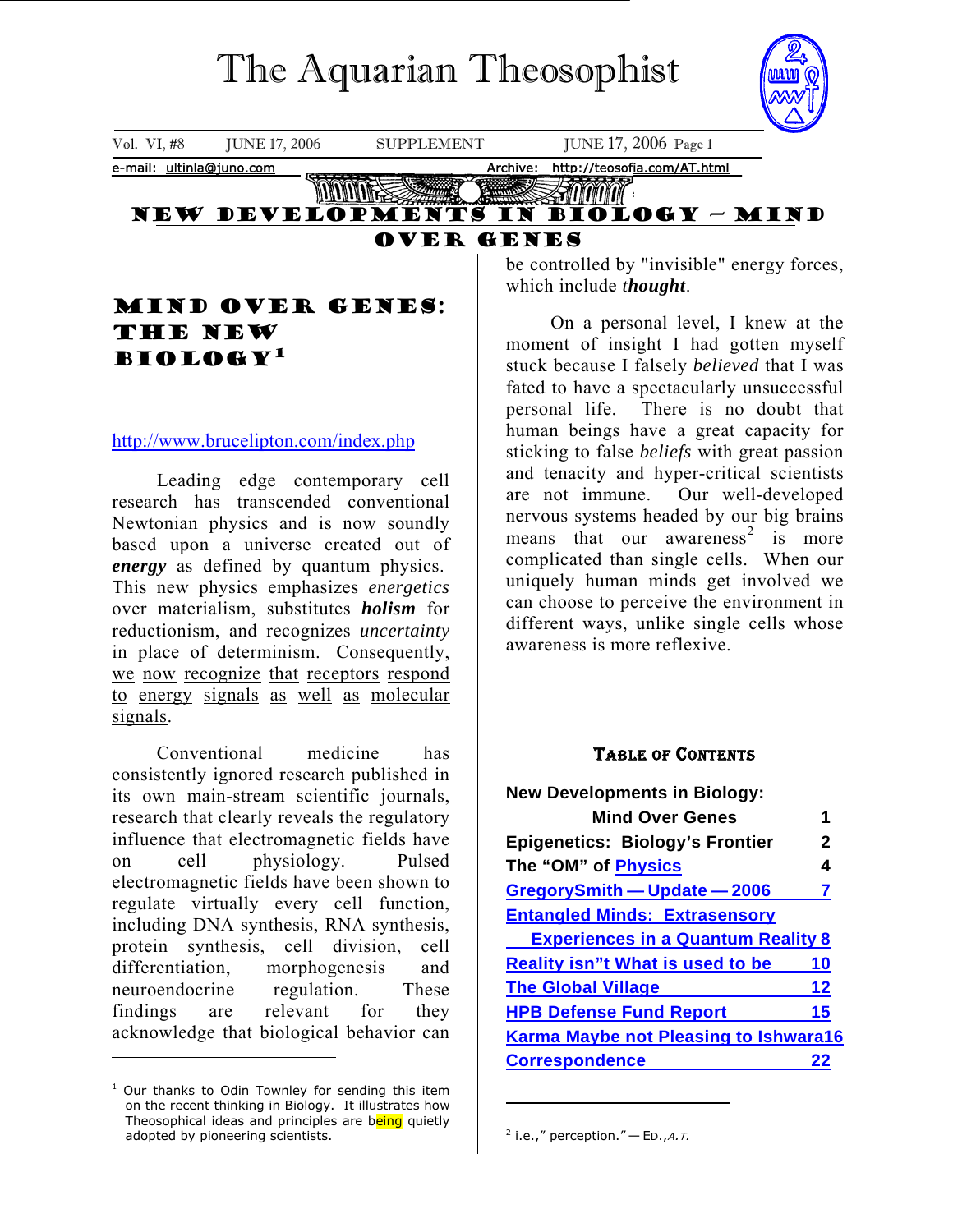I was exhilarated by the new realization that I could change thecharacter of my life by changing my *beliefs.* I was instantly energized **because** I realized that there was a science-based path that would take me from my job as a perennial "victim to my new job as "cocreator" of my destiny

Until recently, it was thought that genes were self-actualizing…that genes could 'turn themselves on and off.' Such behavior is required in order for genes to control biology. Though the power of genes is still emphasized in current biology courses and textbooks, a radically new understanding has emerged at the leading edge of cell science. It is now recognized that the environment, and more specifically, our perception or(interpretation)of the environment) directly controls the activity of our genes. Environment controls gene activity through a process known as epigenetic control.

<span id="page-1-0"></span>This new perspective of human biology does not view the body as just a mechanical device, but rather incorporates the role of a mind and spirit. This breakthrough in biology is fundamental in all healing for it recognizes that when we change our perception or beliefs we send totally different messages to our cells and reprogram their expression. The newbiology reveals why people can have spontaneous remissions or recover from injuries deemed to be permanent disabilities. The functional units of life are the individual cells that comprise our bodies. Though every cell is innately intelligent and can survive on its own when removed from the body, in the body, each cell foregoes its individuality and becomes a member of a multicellular community. The body really represents the cooperative effort of a community of perhaps fifty trillion single cells. By definition, a community is an organization of individuals committed to supporting a shared vision. Consequently, while every cell is a free-living entity, the body's community

accommodates the wishes and intents of its 'central voice,' a character we perceive as the mind and spirit.



## Epigenetics:

### Biology's Frontier

### **FRACTAL EVOLUTION — A THEORY WE CAN LIVE WITH**

I've<sup>[1](#page-1-0)</sup> explained why I am now a spiritual scientist. Now I'd like to explain why I am an optimist. The story of evolution is, I believe, a story of repeating patterns<sup>[2](#page-1-1)</sup>. We are at a crisis point, but the planet has been here before. Evolution has been punctuated with upheavals which virtually wiped out existing species, including the best-**known casualties**, the dinosaurs. Those upheavals were directly linked to environmental **catastrophes** just as today's crisis is. As the human population increases we are competing for space with the other organisms with whom we share the planet. But the good news is that similar pressures in the past have brought into being a new way of living, and will do so again. We are concluding one evolutionary cycle and preparing to embark upon another. As this cycle comes to an end, people are becoming understandably apprehensive and alarmed by the failures in the structures that support civilization. believe however, that the "dinosaurs" that are currently raping Nature will become extinct. The survivors will be those who realize that our thoughtless ways are destructive to the planet and to us.

How can I be so sure? My certitude comes from my study of fractal geometry. Here's a definition of geometry, which

 $1$  From *The Biology of Belief by Bruce Lipton.* 

<span id="page-1-1"></span><sup>&</sup>lt;sup>2</sup> The Second Fundamental of Theosophy: Evolution enmeshed in cyclic law.  $-$  ED., A.T.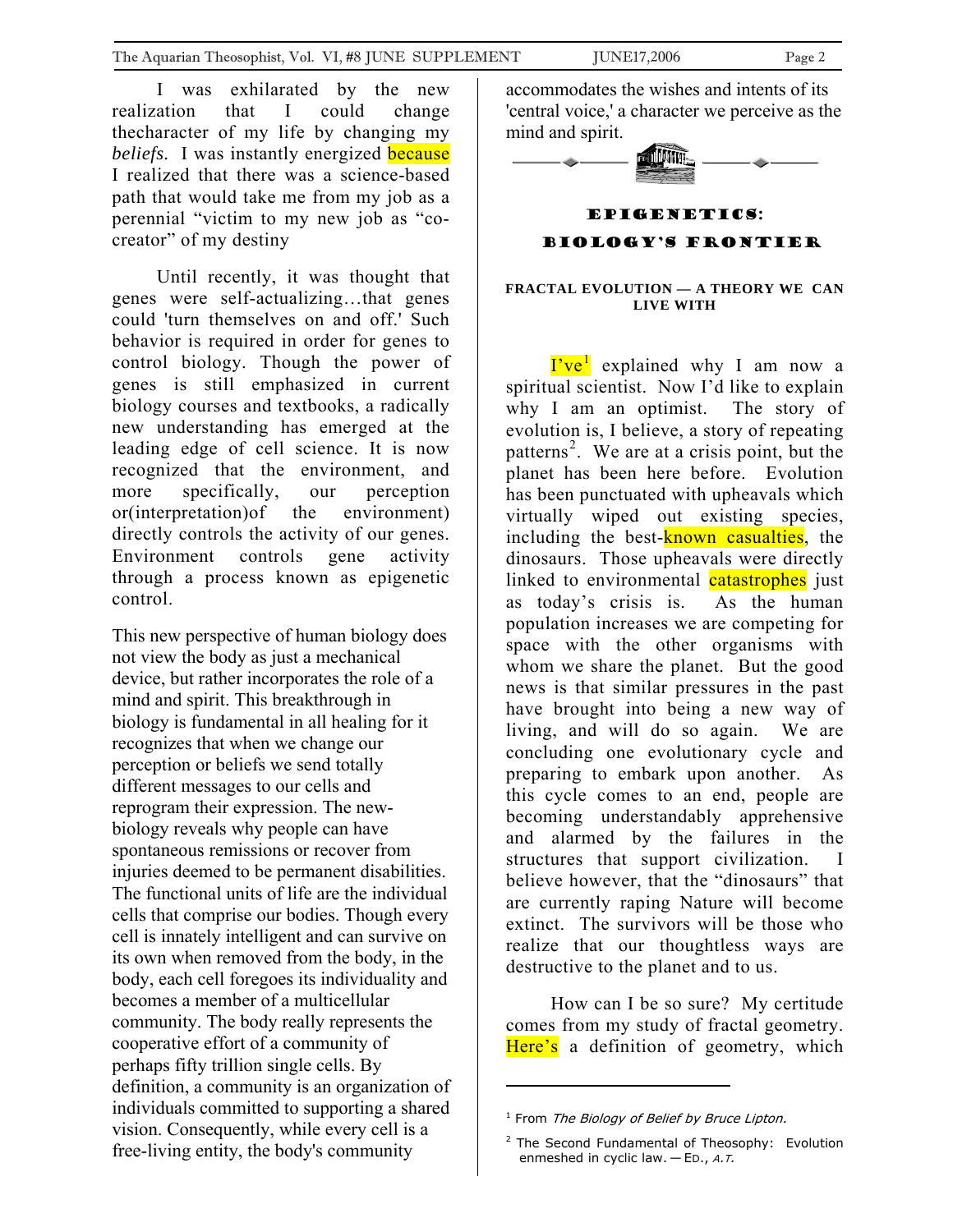will explain why it is **important** for studying the structure of our biosphere. Geometry is a mathematical assessment of "the way different parts of something fit together in relation to each other." Until 1975, the only geometry available for study was Euclidean, which was summarized in the thirteen –volume ancient Greek text, *The Elements of Euclid, written around 300* B.C. FOR SPATIALLY ORIENTED STUDENTS. EUCLIDIAN GEOMETRY IS EASY TO UNDERSTAND BECAUSE IT DEALS WITH STRUCTURE LIKE CUBES AND SPHERES AND CONES THAT CAN BE MAPPED ON GRAPH PAPER.

However, Euclidian geometry does not apply to Nature. For example, you cannot map a tree, a cloud, or a mountain using the mathematical formulas of this geometry. In Nature, most organic and inorganic structures display more irregular and chaotic-appearing patterns. These natural images can only be created by using the recently discovered mathematics called fractal geometry. French mathematician Benoit Mandelbrot launched the field of fractal mathematics and geometry in 1975. Like quantum physics, fractal (fractional) geometry forces us to consider those irregular patterns, a quirkier world of curvy SHAPES AND OBJECTS WITH MORE THAN THREE DIMENSIONS.

The mathematics of fractals is amazingly simple because you need only one equation, using only simple multiplication and addition. The same equation is then repeated *ad infinitum*. For example, the "Mandelbrot set" is based on the **simple** formula of taking a number, multiplying it by itself and then adding the original number; the result of that equation is then used as the input for the next equation and so on. The challenge is that even though each equation follows the same formula, these equations must be repeated millions of times to actually visualize a fractal

pattern. With the advent of powerful computers Mandelbrot was able to define this new math.

Inherent in the geometry of fractals is the creation of ever-repeating, "selfsimilar" patterns nested within one another. You can get a rough idea of the repeating shapes by picturing the eternally popular toy, hand-painted Russian nesting dolls. Each smaller structure is a miniature, but not necessarily an exact version of the larger form. Fractal geometry emphasizes the relationship between the patterns in a whole structure and the patterns seen in parts of a structure. For example the pattern of twigs on a branch resembles the pattern of limbs branching off the trunk. The pattern of a major river looks like the patterns of its smaller tributaries. In the human lung, the fractal pattern of branching along the bronchus repeats in the smaller **bronchioles**. The arterial and venous blood vessels and the peripheral nervous system also display similar repeating patterns.

Are the repetitive images observed in Nature simply coincidence? I believer the answer is definitely "no." To Explain why I believe fractal geometry defines the structure of life, let's revisit two points.

First, the story of evolution is, as I've emphasized many times in this book, the story of ascension to higher awareness. Second, in our study of the membrane, we defined the receptoreffector protein complex (IMPs) as the fundamental unit of awareness/intelligence. Consequently, the more receptor-effector proteins an organism possesses, the more awareness it can have and the higher it is on the evolutionary ladder..

However, there are physical restrictions for increasing the number of receptor-effector proteins that can be packed into the cell's membrane. The cell membrane's thickness measures six to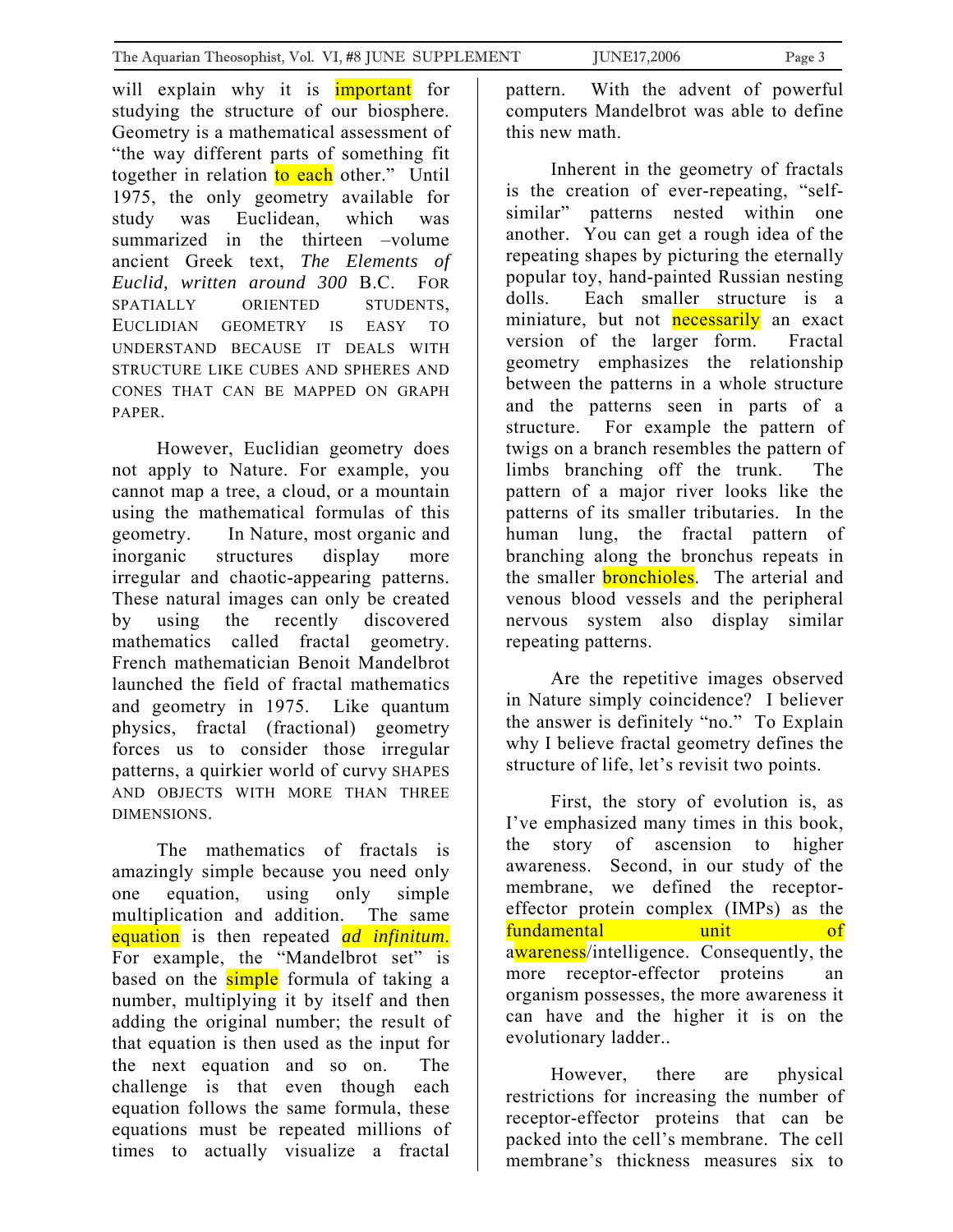<span id="page-3-0"></span>eight nano-meters, the diameter of its phospholipid bilayer. The average diameter of the receptor-effector "awareness" proteins is approximately the same as the **pholspholipids** in which they are embedded. Because the membrane's thickness is so tightly defined, you can't cram in lots of IMPs by stacking them on top of one another…..

Once we realize that there are repeating, ordered patterns in Nature and evolution, the lives of cells, which inspired this book and the changes in my life, become even more instructive. For billions of years, cellular living systems have been carrying out an effective peace plan that enables them to enhance their survival as well as the survival of the other organisms in the biosphere. Imagine a population of trillions of individuals living under one roof in a state of perpetual happiness. Such a community exists — it is called the healthy human body. Clearly cellular communities work better than human communities There are no left-out, "homeless cells in our bodies. Unless of course, our cellular communities are in profound disharmony causing some cells to withdraw from cooperating with the community. Cancers essentially represent homeless, jobless cells that are living off the other cells in the community.

If humans were to model the lifestyle displayed by healthy communities of cells, our societies and our planet would be more peaceful and vital. Creating such a peaceful community is a challenge because every person perceives the world differently. So essentially, there are six billion human versions of reality on this planet, each perceiving its own truth.

In closing, we recommend this books as a good, readable volume on the frontiers of **Biology**. We are all perceivers and we carry our attitude within us as a keynote to our

interpretation of the environment. We are, to some extent, "self-moving units; and can become more so as we tread the road of becoming "Universal Humans." (*The Biology of Belief, by Dr. Bruce Lipton,* published by Mountain of Love/Elite Books, Santa Rosa, CA 95404 [www.Bruce](http://www.bruce/)Lipton.com



A short essay by the Dalai Lama, from his new book, *The Universe in a Single Atom* ([Morgan](http://www.broadwaybooks.com/)  [Road Books,](http://www.broadwaybooks.com/) 2005), is included in *New Scientist,* 14 January 2006. The introduction to the essay under the title *The Om of Physics*  asks: "Can the knowledge of the world that Buddhists have gained through meditation compare with what scientists have learned through deduction and experiment? The **Dalai Lama,** who for years has had a keen interest in science and befriended many researchers thinks it can, especially where quantum physics is concerned". Some extracts from the essay are given below.

The Dalai Lama begins with the statement: "One of the most important philosophical insights of Buddhism comes from what is known as the theory of emptiness". This is seemingly strange and unfamiliar terminology to a Western mind, but the following discussion explains the implication of this concept. "The theory of emptiness was first propounded by Nagarjuna ( $\text{circa } 2^{\text{nd}}$  century AD). ... Historians credit him with the emergence of the Middle Way school of Mahayana Buddhism in India, which remains the predominant school among Tibetans to this day".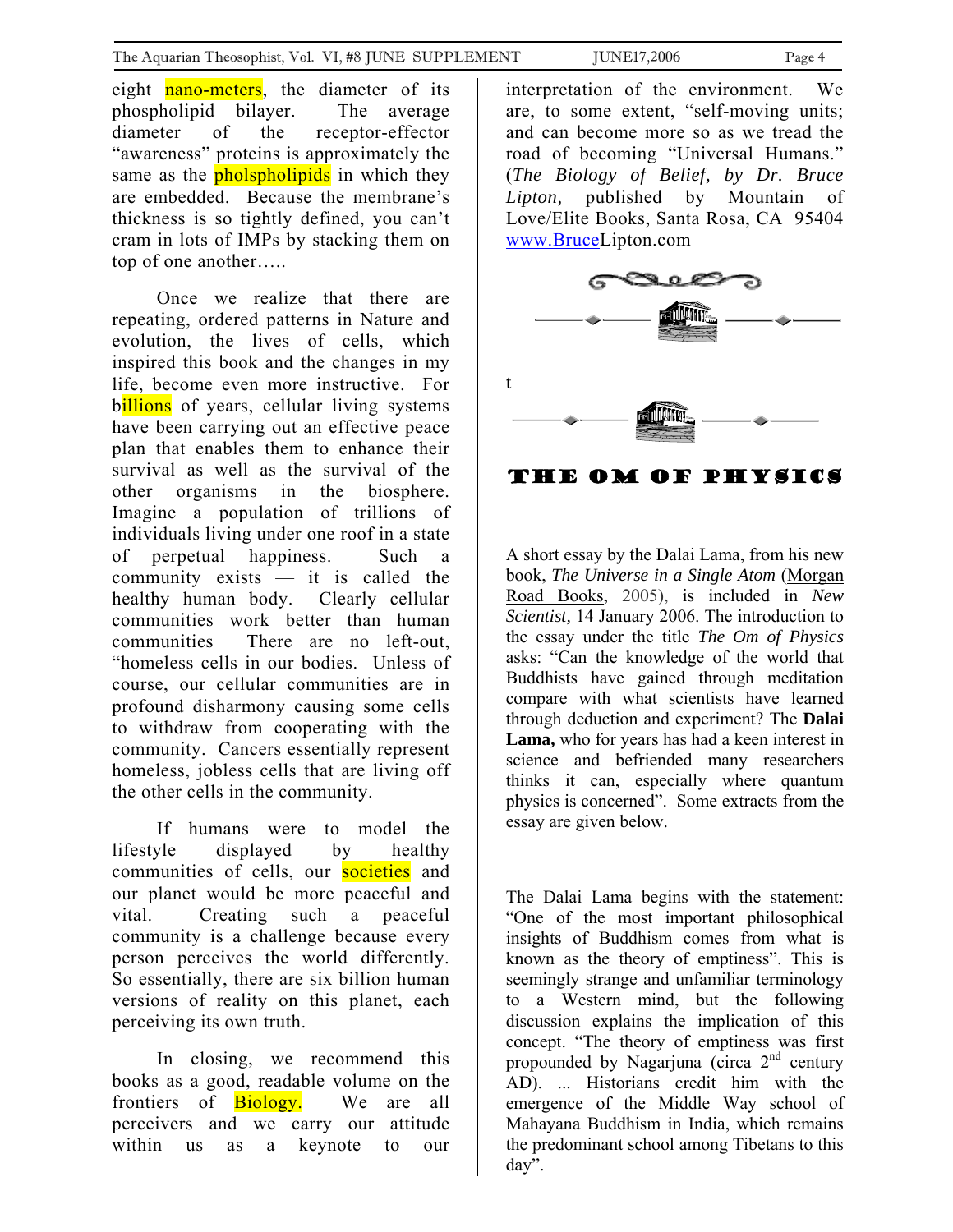"At the heart [of the theory] is the deep recognition that there is a fundamental disparity between the way we perceive the world, including our own existence in it, and the way things actually are. In our day-to-day experience, we tend to relate to the world and to ourselves as if these entities possess selfenclosed, definable, discrete and enduring reality. ... The theory of emptiness reveals that this is not only a fundamental error but also the basis for attachment, clinging to the development of our various prejudices".

"According to the theory of emptiness, any belief in an objective reality grounded in the assumption of intrinsic, independent existence is untenable. All things and events, whether material, mental or even abstract concepts like time are devoid of objective, independent existence. ... Things and events are 'empty' in that they do not possess any immutable essence, intrinsic reality or absolute 'being' that affords them independence".

### **What of Science?**

"One of the most extraordinary and exciting things about modern physics is the way the microscopic world of quantum mechanics challenges our common-sense understanding. The facts that light can be seen as either a particle or a wave and that the uncertainty principle tells us we can never know at the same time what an electron does, and where it is, and the quantum notion of superposition all suggest an entirely different way of understanding the world from that of classical physics, in which objects behave in a deterministic and predictable manner".

"... To a Mahayana Buddhist, exposed to Nagarjuna's thought, there is an unmistakable resonance between the notion of emptiness and the new physics. ... If on the quantum level, matter is revealed to be less solid and definable than it appears, it seems to me [says the Dalai Lama] that science is coming closer to the Buddhist contemplative insights of emptiness and interdependence. At a conference in New Delhi, I once heard [he says] Raja Ramanan, the physicist known to his colleagues as the Indian Sakharov, drawing parallels between Nagarjuna's philosophy of emptiness and quantum mechanics"....

"When one puts the world under a serious lens of investigation – be it the scientific method and experiment or the Buddhist logic of emptiness or the contemplative method of meditative analysis – one finds things are more subtle than, and in some cases even contradict, the assumptions of our ordinary commonsense view of the world. ... What is wrong with believing in the independent, intrinsic existence of things? For Nagarjuna, this belief has serious negative consequences. ... It is the belief in intrinsic existence that sustains the basis for a self-perpetuating dysfunction in our engagement with the world and with our fellow human beings. ... Grasping at the independent existence of things leads to affliction, which in turn gives rise to a chain of destructive actions. ... For Nagariuna, the theory of emptiness is not a matter of the mere conceptual understanding of reality. It has profound psychological and ethical

implications".

The Dalai Lama continues: "I once asked my physicist friend David Bohm this question: from the perspective of modern science, apart from the question of misrepresentation, what is wrong with the belief in the independent existence of things? His response was telling. He said that if we examine the various ideologies that tend to divide humanity, such as the racism, extreme nationalism and the Marxist class struggle, one of the key factors of their origin is the tendency to perceive things as inherently divided and disconnected. From this misconception springs belief that each of these divisions is essentially independent and self-existent. Bohm's response, grounded in his work in quantum physics, echoes the ethical concern about harbouring such beliefs that had worried Nagarjuna who wrote nearly 2000 years before". He concludes: "I wish there were more scientists with his understanding of the interconnectedness of science, its conceptual frameworks, and humanity".

### **The Dalai Lama Addresses a Conference of Neuroscientists in America**

On November 12, 2005 the Dalai Lama spoke on "The Neuroscience of Meditation" at a meeting of the Society for Neuroscience in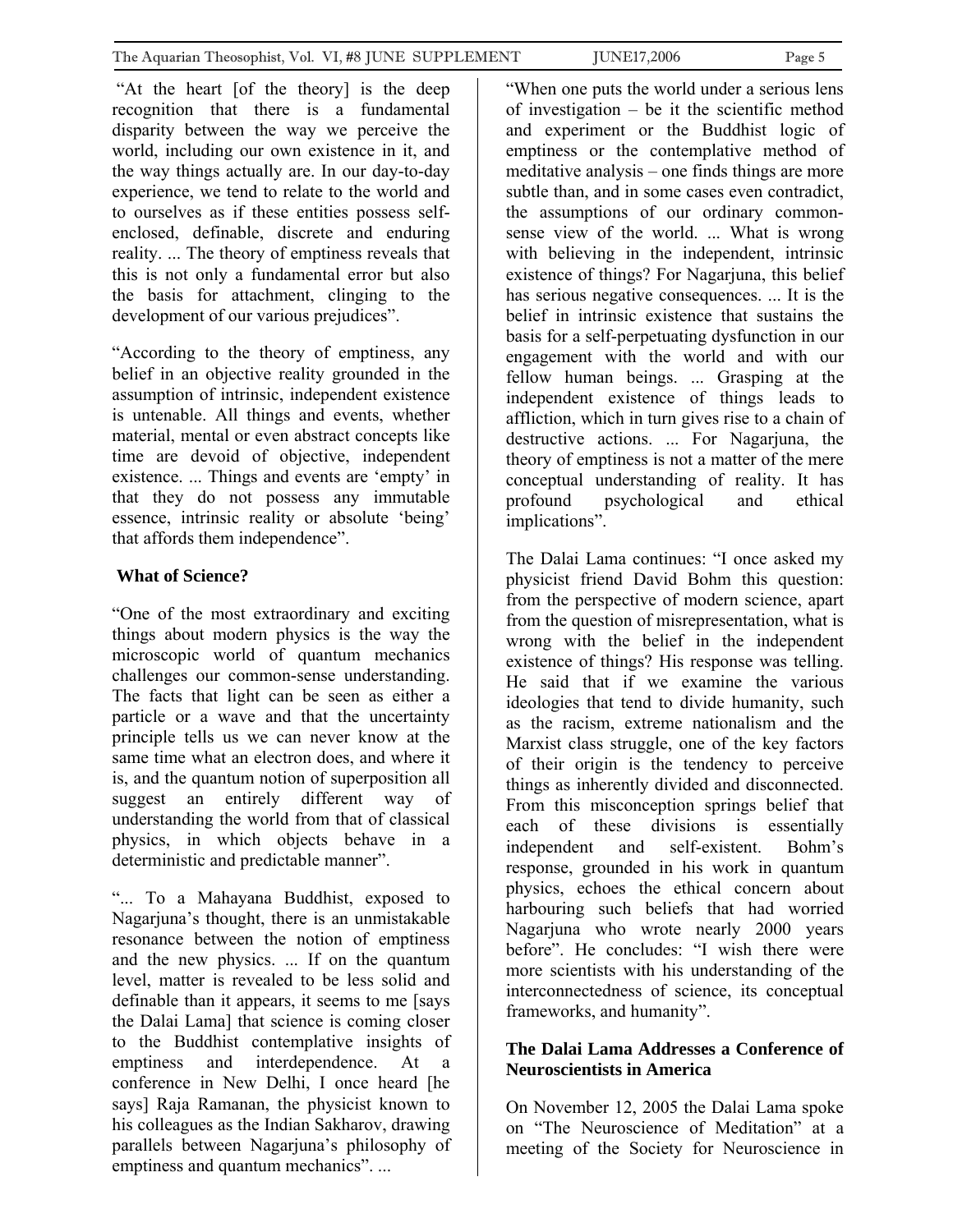<span id="page-5-0"></span>Washington DC in the first of a new lecture series: "Dialogues Between Neuroscience and Society". This was reported in the *News Scan* segment of *Scientific American*, February 2006 under the title: "**Talking Up Enlightenment – Neuroscientists Hear – And Applaud – the Dalai Lama)".** Despite an advance petition by hundreds of scientists against the talk, an estimated 14,000 people attended, mostly watching large screens in overflow rooms.

The Dalai Lama stated that in cases of conflict between classical Buddhist teachings and science, he generally favours science. Suggesting a healthy dose of skepticism toward religious pronouncements on scientific matters, he nevertheless believed that people need not thereby lose religious faith – a commendably open-minded approach. He also suggested, however, that religion can help science and emphasized the beneficial effect on the brain of Buddhist style meditation. "The neuroscientists in the audience responded with approval, especially those who have examined the effects of meditation". Sara Lazar of Harvard Medical School reported that brain scans show that meditation slows the rate of cortical thinning which occurs with age.

### **The Dalai Lama's Book; "The Universe in a Single Atom"**

 The book (Morgan Road Books, 2005) is widely available in bookshops and is well worth reading. The sub-title is "**The Convergence of Science and Spirituality."**  One can hardly avoid being impressed by the depths of his erudition, especially his encyclopædic knowledge of Buddhism and long training in the art o Meditation. His rapport with scientists, especially David Bohm, and mosully but have read enough to be deeply impressed with his erudition, especially his thorough knowledge of and training in Buddhism, but equally I am impressed with his vibrant interest in science, his rapport with lack of dogmatism and willingness to concede to science on nonessential areas of disagreement This enlightened attitude should be recommended to religious people generally and of course to theosophists with regard to theosophical

teachings. I will probably return to the book in the next issue. In the meantime, here is a recommendation from the back cover:

Karen Armstrong, author of "A History of God" says: "With disarming honesty, humility and respect, His Holiness the Dalai Lama has explored the relationship between religion and science and suggested the way in which they can affirm and qualify each other's insights. By juxtaposing traditional Buddhist teaching with the discoveries of modern physics and biology, he infuses the debate about such contentious issues as the origins of the universe, the nature of human consciousness, the evolution of species and genetic engineering with intimations of profound spirituality. His gentle but insistent call for compassion is desperately needed in our torn and conflicted world."



# **Update2006 GREGORY** ROBERT **SMITH**

## **[www.gregoryrsmith.com](http://www.gregoryrsmith.com/) 434.296.0049 [iya4peace@aol.com](mailto:iya4peace@aol.com)**

## **International Children's Rights Advocate**

Sixteen year-old Gregory Smith is the founder of International Youth Advocates, a Phi Beta Kappa College Graduate, a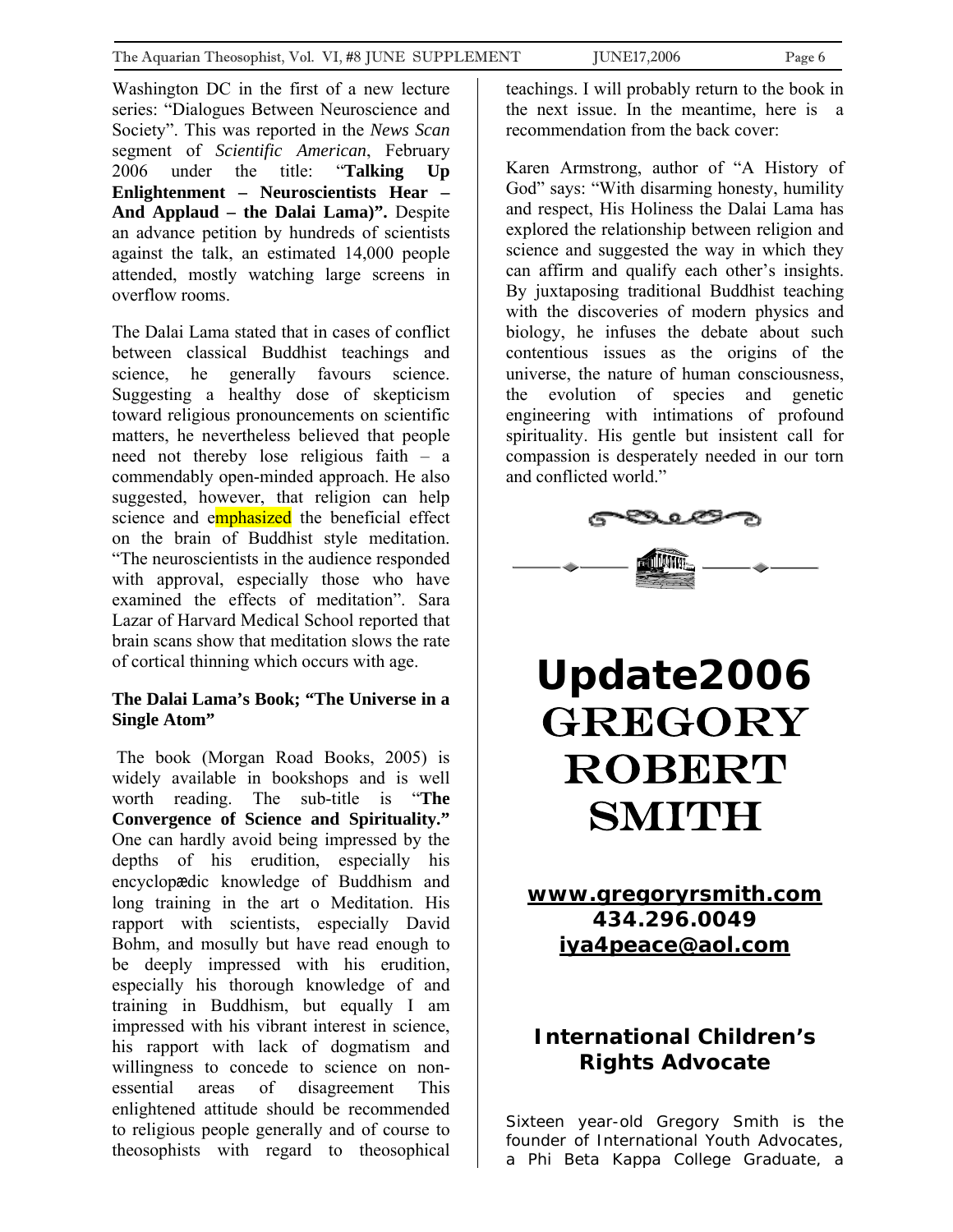graduate student in Mathematics at the University of Virginia and a 2005 Nobel Peace Prize Nominee. Traveling globally speaking about the needs of the world's children, he has visited nine different countries, four continents and traveled throughout the US. An advocate for peace through education and peaceful parenting, he has organized humanitarian aid projects for East Timor orphans, the youth in Sao Paulo, Brazil and is helping Rwanda build their first public library. He is working with Christian Children's Fund, as Youth Ambassador, to build Peace Schools in Kenya and other conflict regions. He talks with American youth groups about the importance of education as they prepare for their future and how community involvement can create a safer environment.

Through his many appearances, Greg appeals to governmental leaders to value their children as their country's greatest resource. He teaches about ending the cycle of violence and has pledged his life to the pursuit of peace. A motivational speaker with a powerful message, he has made speeches, written letters, held meetings, conducted surveys and appeared on countless television and radio programs to spread his message of hope and to bring awareness to the needs of children here in America and around the world. He has met with Presidents, Nobel Peace Laureates, religious leaders and educators such as former President Bill Clinton and former President of the Soviet Union Mikhail Gorbachev and Nobel Peace Laureates: Ireland's Betty Williams, South Africa's Archbishop Desmond Tutu, East Timor's Jose Ramos-Horta, to describe his educational and peace plan. He was a CCF delegate to the UN Special Session on the Rights of the Child. He has appeared before the Security Council of the U.N., Florida and Virginia General Assemblies and the State of the World Forum to build a network of individuals and organizations willing to support his cause.

He has appeared on Sixty Minutes, The Oprah Show, Late Night with David Letterman, The Today Show, Good Morning America, CBS Morning Show, Voice of America and CNN. The national and international print and broadcast media have told Greg's story and continue to help him spread his message of HOPE for a brighter more peaceful tomorrow.

Greg was president of the Randolph-Macon College chapter of MAA (Mathematics Association of America), and a member of Pi Mu Epsilon (National Math Honor Fraternity), Chi Beta Phi (National Science Honor Fraternity), Beta Beta Beta (National Biology Honor Fraternity), Phi Alpha Theta (National History Honor Fraternity) and Phi Beta Kappa (National Academic Honor Fraternity). He is the youngest public high school graduate from the state of Florida, and the youngest graduate in the history of Randolph-Macon College.

### MILESTONES:

April 1997, seven year old Greg began public high school

June 11, 1999, two days following Greg's tenth birthday he graduated with Honors from Orange Park High School in Orange Park, **Florida.** 

May 31, 2003, 13 year-old Greg Smith graduated Cum Laude with a BS in Mathematics and minors in History and Biology with Honors as a member of Phi Beta Kappa with the class of 2003 from Randolph-Macon College.

June 9, 2003, Greg's 14th birthday, he began his graduate studies in Mathematics at the University of Virginia.

He was nominated at the age of twelve for the 2002 Nobel Peace Prize, thirteen for the 2003 Nobel Peace Prize, and nominated again in 2004 and 2005.

May 2006 - Greg will receive a Master of Science Degree in Mathematics from the University of Virginia

### HONORS:

2002 Pacem in Terris Award 2002 Force For Good Lifetime Achievement Award...NuSkin Enterprises 2000 – 2003 Youth Spokesperson for World Centers of Compassion for Children 2001 – 2004 Youth Ambassador for Christian Children's Fund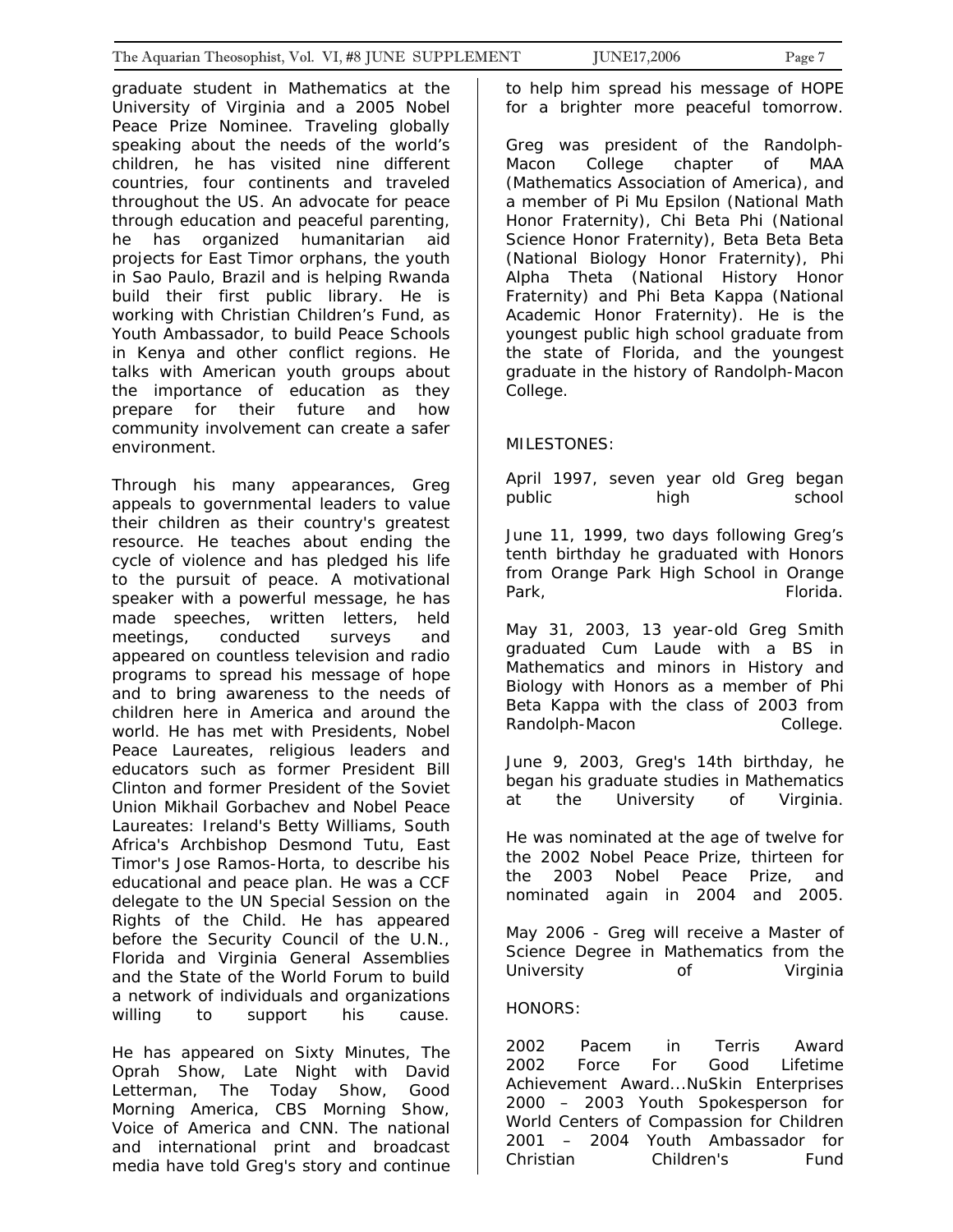<span id="page-7-0"></span>2003 – 2004 Co-Chairs of the World of Children Awards: Muhammad Ali and Gregory Smith 2003 Lion's Clubs International Humanitarian of the Year 2003 National Caring Award recipient A Member of Phi Beta Kappa Awarded a Jack Kent Cooke Scholarship for Graduate Studies 2003-2008 Nominated for the 2002, 2003, 2004 and 2005 Nobel Peace Prize 2005 NC State Role Model Leader Award

Born in West Reading, Pennsylvania.

*International Youth Advocates "We must never accept the notion that we are too young for our voices to be heard"* 

### Entangled Minds - **EXTRASENSORY** Experiences in a Quantum Reality

### **by Dean Radin**

### – From the **Preface**

If you do not get *schwindlig* [dizzy] sometimes when you think about these things then you have not really understood it.

### –Neils Bohr

One of the most surprising discoveries of modern physics is that objects aren't as separate as they may seem. When you drill down into the core of even the most solid-looking material, separateness dissolves. All that remains, like the smile of the Cheshire Cat from Alice in Wonderland, are relationships extending curiously throughout space and time. These connections were predicted by quantum theory and were called "spooky action at a distance" by Albert Einstein. One of the founders of quantum theory, Erwin Schrödinger, dubbed this peculiarity *entanglement*, and said "I would not call that *one* but rather *the* characteristic trait of quantum mechanics."

The deeper reality suggested by the existence of entanglement is so unlike the world of everyday experience that until recently, many physicists

believed it was interesting only for abstract theoretical reasons. They accepted that the microscopic world of elementary particles could become curiously entangled, but those entangled states were assumed to be fleeting and have no practical consequences for the world as we experience it. That view is rapidly changing.

Scientists are now finding that there are ways in which the effects of microscopic entanglements "scale up" into our macroscopic world. Entangled connections between carefully prepared atomic-sized objects can persist over many miles.

There are theoretical descriptions showing how tasks can be accomplished by entangled groups without the members of the group communicating with each other in any conventional way. Some scientists suggest that the remarkable degree of coherence displayed in living systems might depend in some fundamental way on quantum effects like entanglement. Others suggest that conscious awareness is due to, or related in some important way to, entangled atoms in the brain. Some even propose that the entire universe is a single, selfentangled object.

What if these speculations are correct? What would human experience be like in such an interconnected universe? Would we occasionally have numinous feelings of connectedness with loved ones at a distance? Would such experiences evoke a feeling of awe that there's more to reality than common sense implies? Could "entangled minds" result in the experience of your hearing the telephone ring and somehow knowing – instantly – who's calling? Or in having a gut feeling about someone or something that turned out to be exactly right? Or having a dream that later came to pass?

If we did have such experiences, could they be due to real information that somehow bypasses the usual sensory channels? Or are such reports mere delusions? Can these psychic or "psi" experiences be studied by science, or are they beyond the reach of the rational, analytical mind?

These are the questions explored in this book. In a nutshell, we'll find that there's substantial experimental evidence indicating that some psi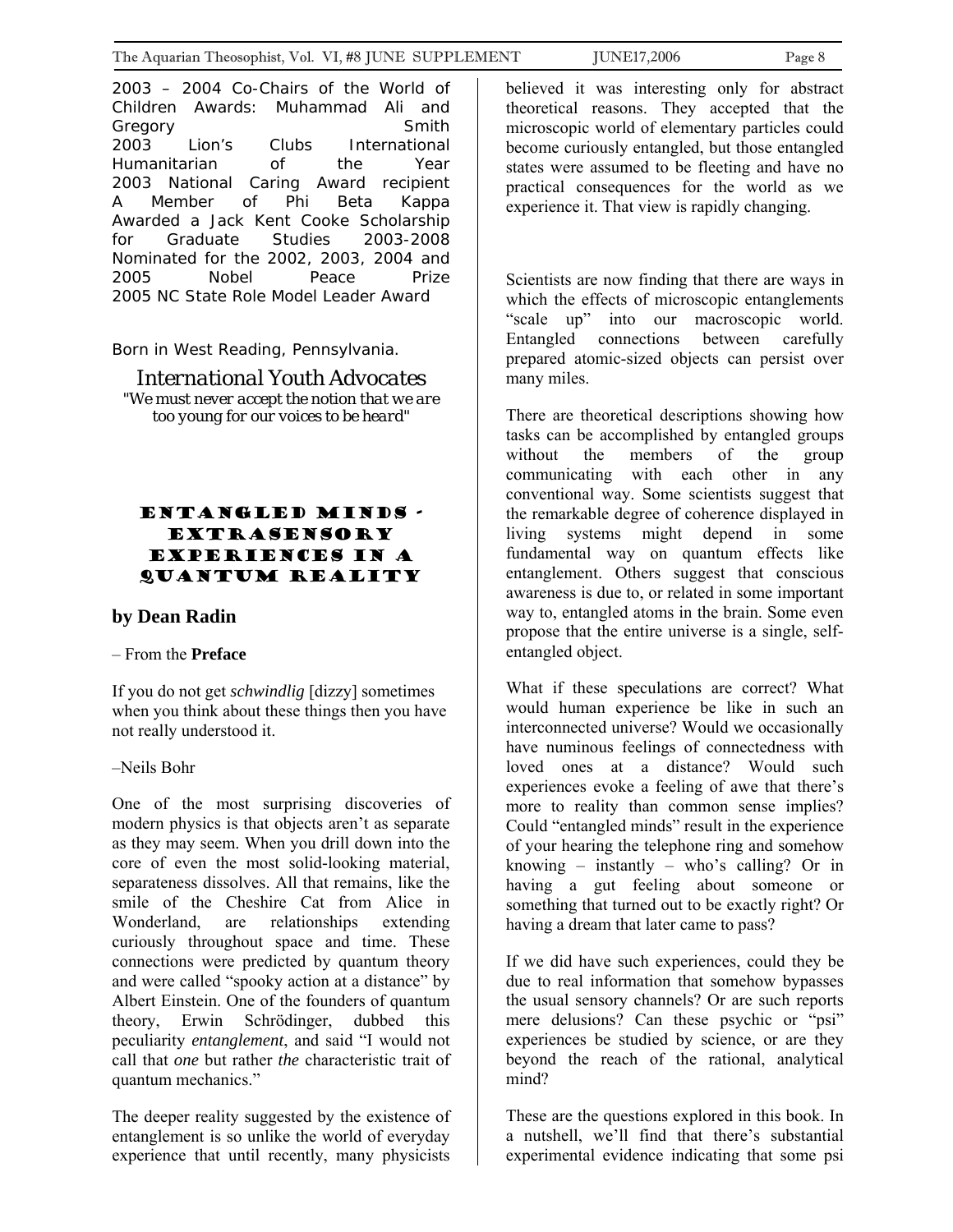<span id="page-8-0"></span>experiences are genuine. And we'll learn that one reason for persistent scientific skepticism about psi is due to outdated assumptions about the nature of reality.

For centuries, scientists assumed that everything can be explained by mechanisms analogous to clockworks. But over the course of the 20th century, we've learned that this common sense assumption is wrong. When the fabric of reality is examined very closely, nothing resembling clockworks can be found. Instead, reality is woven from strange, "holistic" threads that aren't located precisely in space or time. Tug on a dangling loose end from this fabric of reality, and the whole cloth twitches, instantly, throughout all space and time.

Science is at the very earliest stages of understanding entanglement, and there is much yet to learn.

But what we've seen so far provides a new way of thinking about psi. No longer are psi experiences regarded as rare human talents, divine gifts, or "powers" that magically transcend ordinary physical boundaries. Instead, psi becomes an unavoidable consequence of living in an interconnected, entangled physical reality. Psi is reframed from a bizarre anomaly that doesn't fit into the normal world – and hence labeled *paranormal* – into a natural phenomenon of physics.

The idea of the universe as an interconnected whole is not new; for millennia it's been one of the core assumptions of Eastern philosophies. What is new is that Western science is slowly beginning to realize that *some* elements of that ancient lore might be correct. Of course, adopting a new ontology is not to be taken lightly. When it comes to serious topics like the nature of reality, it's sensible to adopt the conservative maxim, "if it ain't broke, don't fix it." So we're obliged to carefully examine whether psi is a real phenomenon. If the conclusion is positive, then one or more of our previous assumptions may be broken and we'll need to come up with new alternatives.

As we explore the concept of psi as "entangled minds," we'll consider examples of psi experiences in life and lab, we'll review the origins of psi research, we'll explore the results of thousands of controlled laboratory tests, and we'll debunk skeptical myths about psi. Then

we'll explore the fabric of reality as revealed by modern physics and see why it's becoming increasingly relevant to understanding why and how psi exists.

At the end, we'll find that the  $19<sup>th</sup>$  century English poet, Francis Thompson, may have said it best:

All things by immortal power,

Near and Far

Hiddenly

To each other linked are,

That thou canst not stir a flower

Without troubling of a star.



## "Reality Is not What It Used To Be"

Excerpt from *Entangled Minds - Extrasensory Experiences in a Quantum Reality*

by Dean Radin, PhD

Historians disagree over precisely when it changed. Some say the year 1905. Others point to key events in 1964 and 1982. I think of it as a glacial shift that took most of the 20th century.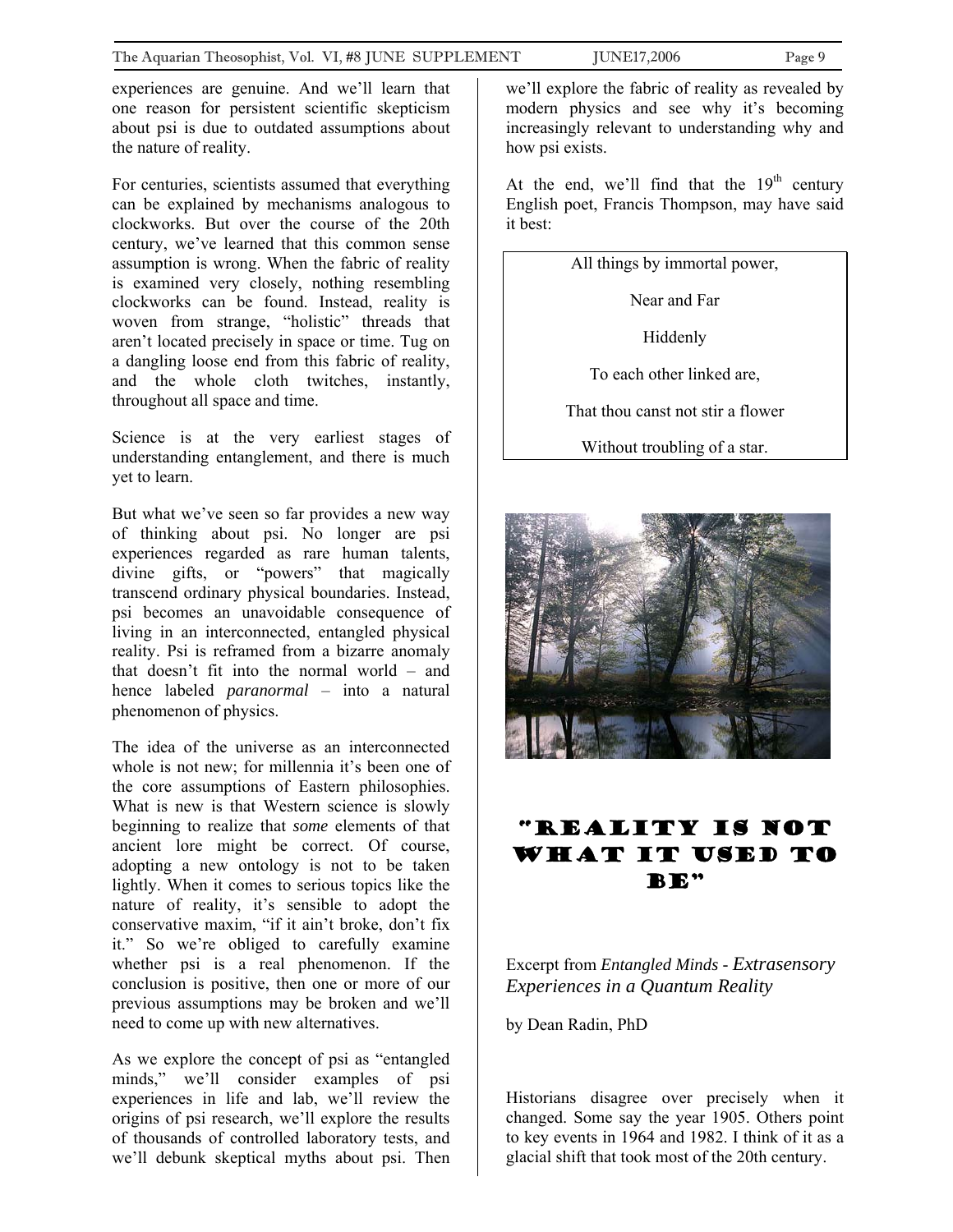The new reality is not yet fully understood. But what we've grasped so far suggests a startling metamorphosis of the old, something so unexpected that for many decades hardly anyone paid attention to it. Those who did notice were, at first, speechless. When they were able speak again, they muttered terms like shocking, bizarre, mind-boggling and spooky. "They" are not advertisers hyping commercial products we don't need, but sedate physicists and philosophers struggling to understand what the new reality means.

"New reality" refers to the modern understanding of the interconnected medium in which we live, the fabric of reality as revealed by modern physics. The purpose of this book is to explore one of the consequences of this new reality for the familiar realm of human experience. We'll see what happens when experience is viewed from the perspective of quantum theory. In doing so we'll find a surprise: Certain phenomena previously thought to be impossible might, in fact, exist. I am speaking of psychic phenomena. Telepathy. Clairvoyance. Psychokinesis.

Some may object that linking the elegance of quantum theory to the spookiness of psychic phenomena is illegitimate, that it's a mistake to claim a connection exists simply because these two domains are permeated with uncanny effects. This objection is certainly understandable.

Quantum theory is a mathematically precise and exquisitely well-tested description of the observable world. Psychic phenomena are slippery, subjective events with a checkered past. But as it turns out, the fabric of reality suggested by quantum theory and the observations associated with psychic phenomena bear striking resemblances. They are eerily weird in *precisely*  the right way to suggest a meaningful relationship. That's the connection we'll explore here: The *psi* connection.

The term "psi" was coined as a neutral term for psychic phenomena in 1942 by British psychologist Robert Thouless. It refers to the 23rd letter of the Greek alphabet and is pronounced "sigh." Psi is also the first letter of the Greek word *psyche*, meaning soul or mind. Thouless chose this term as a way to refer to psychic experience without implying origins or mechanisms.

Common psi experiences include mind-to-mind connections (telepathy), perceiving distant objects or events (clairvoyance), perceiving future events (precognition), and mind-matter interactions (psychokinesis). Psi may also be involved in intuitive hunches, gut feelings, distant healing, the power of intention, and the sense of being stared at.

There are words for psi experiences in every language, from Arabic to Zulu, Czech to Manx Gaelic. The universality of the words reflects the fact that these phenomena are basic to human experience. And indeed psi experiences have been reported by people in all cultures, throughout history, and at all ages and educational levels.

### Forbidden science

The general public has always been interested in psi phenomena. But within the scientific orthodoxy psi has been regarded as either a genuine hot potato or a Mr. Potato Head toy.

Many scientists believe that psi is real, but like a hot potato it's too uncomfortable to handle. Others believe that psi is a childish novelty unworthy of serious attention.

The majority who believe that psi is real are forced to confront the problem of "forbidden knowledge," taboo topics that restrict the conduct, funding, and publication of certain ideas. An article on this issue in the journal *Science* in 2005 described the results of a survey on forbidden knowledge from scientists at prestigious academic departments in the United States. It found that most felt that "informal constraints" limited what they could study.

These constraints included concerns over what they thought the news media, journal editors, activists or peers might think of their interests. Because of such social and political pressures, scientists shy away from controversial topics. As one respondent in the survey put it, "I would like to lunatic-proof my life as much as possible."

This is the state of affairs for research on ordinary topics, so you can imagine the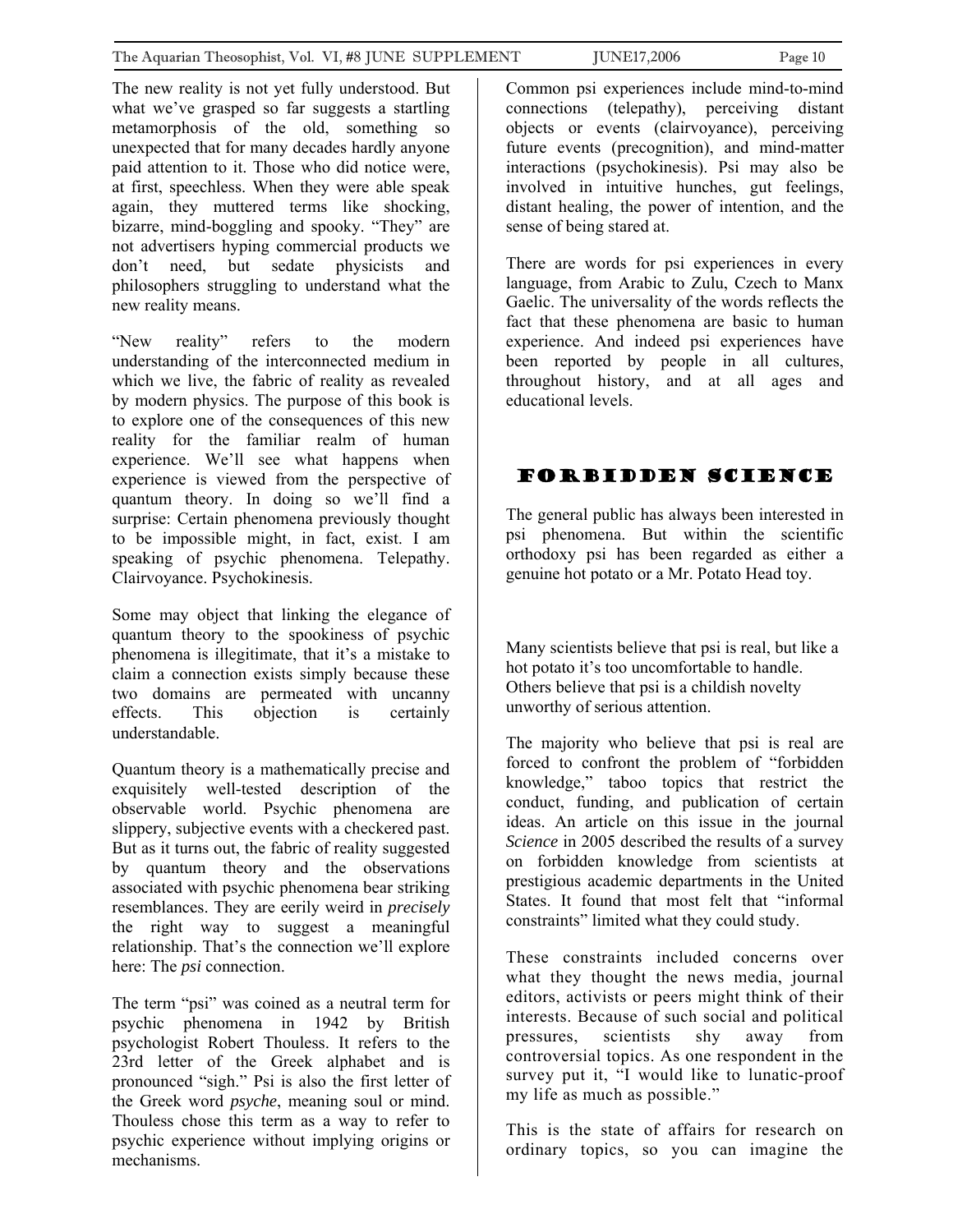<span id="page-10-0"></span>situation for psi research. Traditional sources of funding hardly ever consider touching hot potatoes, and as a result there are fewer than 50 conventionally trained doctoral-level scientists around the world engaged in fulltime psi research. A common feature among members of this group is that they're not intimidated by orthodoxy.





APR MAY JUN 06 **<sup>S</sup>UNDAYS 7–**  $\boldsymbol{8}^{15}$  PM

**APRIL** 

Karma – The Ethical Law of Causation

*Karma is an unerring tendency in life to restore harmony* 

9 Intelligent Design – Man, God or Nature? (talk) *2000 year-old Buddhist ideas are now being studied by science* 

16 The Symbolic Christ

*The symbol of the Cross was used in the rites of initiation* 

23 The Tree of Life (talk)

*A symbol for the underlying unity, order and intelligence of the universe* 

E... Intelligence in Nature – Thought in the Amoeba

30 *The Logos is a mirror of the Divine Mind, & the Universe of the Logos* 

**MAY** 

7 White Lotus H.P.Blavatsky – a True **Benefactor** 

 *Commemorative meeting devoted to the Life & Work of H.P.Blavatsky* 

14 The Transmigration of Life Atoms

 *Are life atoms, life after life, drawn by karma to the same individuals?* 

### **JUNE**

- 4 Is Utopia possible? (talk)
	- *All conceptions of the perfect society involve transforming man himself*
- 11 **Instinct, Intuition and Reason**

 *Reason develops at the expense of instinct; intuition is the Sage's guide* 

- 18 Giordano Bruno : Martyr Theosophist (talk)
	- *Far ahead of his time, he spoke of an infinity of worlds in infinite space*
	- E... The ULT : *Special Commemorative Meeting Its work for humanity in today's world*

### Meetings are free & open to all



Tube to Paddington or Lancaster Gate or Buses 7, 15, 23, 27, 36 or 205

## **United Lodge of Theosophists 62 Queens Gardens London W2 3AH**

**020 7723 0688 [www.ultlon.freeserve.co.uk](http://www.ultlon.freeserve.co.uk/)**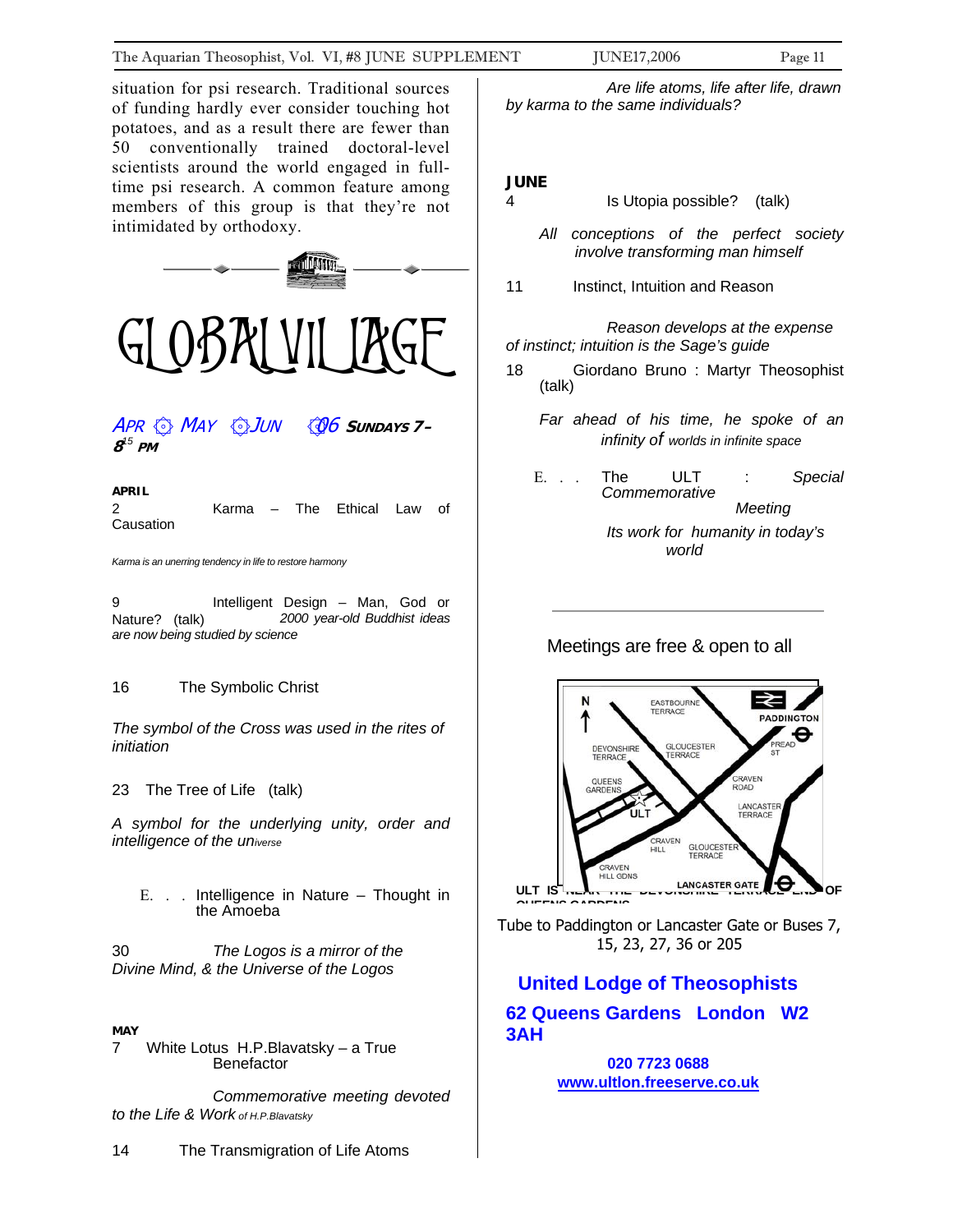## **THEOSOPHICAL**



## **MEETINGS**

The essence of the world's ethics, gathered from the teachings of all the world's great reformers… Confucius, Zoroaster, Laotze and the Bhagavad Gita, the precepts of Gautama Buddha, and Jesus of Nazareth… as of Pythagoras, Socrates and Plato.

## **Enquiries about theosophy are invited**

 **Regular meetings are open to the public**

- $\bullet$  Talks and discussion on Sundays 7  $8^{15}$  pm
- $\triangleleft$  Study group Wednesdays  $7 8^{15}$  pm
- ♦ Reference library at the Paddington centre

♦ Free Correspondence Course by post or email

l email **[tcc@clara.co.uk](mailto:tcc@clara.co.uk)**

The ULT is an association of students studying theosophy; it has little formality & is not affiliated to any theosophical body.

"Our effort is to disseminate among Theosophists the idea of unity regardless of organization." *The founder of ULT* 

EAST LOS ANGELES Martes: 6:30 p.m. a 8:00 p.m. 6641 Easton Street, Este de Los Angeles, Ca. 90022 Entre Wittier Blvd. y Olympic cerca de, Garfield Ave. Tel. (323) 264 4065 Llamar entre, 4:00 p.m. y 6:00 p.m.



*United Lodge of Theosophist 3766 El Cajon Blvd San Diego, Ca 92105*  (619)283-0142 E-Mail: [jim2sal@aol.com](mailto:jim2sal@aol.com) Sundays 10:45-12Noon Theosophical Book Center Wednesdays—11a.m.-1p.m. Wednesdays: 12 Noon to 1p.m.

 Psychotherapy of *BhagavadGita* Fridays: 7p.m. to 8:30 p.m. Basic Theosophy

## Sarasota, Florida Theosophy Group

Meets Weekly on: WEDNESDAYS:  $-7 - 8:15$  P.M. SUNDAYS  $-11$  AM  $-12:30$  PM

We are a very friendly group of students with various religious and philosophical backgrounds. Our goals are to discuss and understand the universal truths of Theosophy.

On Wed. nights we are studying, *The Ocean of Theosophy* by W.Q. Judge, and on Sunday mornings we're discussing *Isis Unveiled* by H.P. Blavatsky and *Light On The Path* by Mabel Collins.

Our address is: 2700 S. Tamiami Trail Suite#11B, Sarasota, Florida 34239 and our phone number is: 941-312-9494.

> http://www.theosophyusa.com 941-349-5151

Please feel free to call Bob Waxman if you need any additional information.

> United Lodge of Theosophists 1917 Walnut Street Philadelphia, PA 19103<br>All welcome No collections No collections

United Lodge of Theosophists

Robert Crosbie House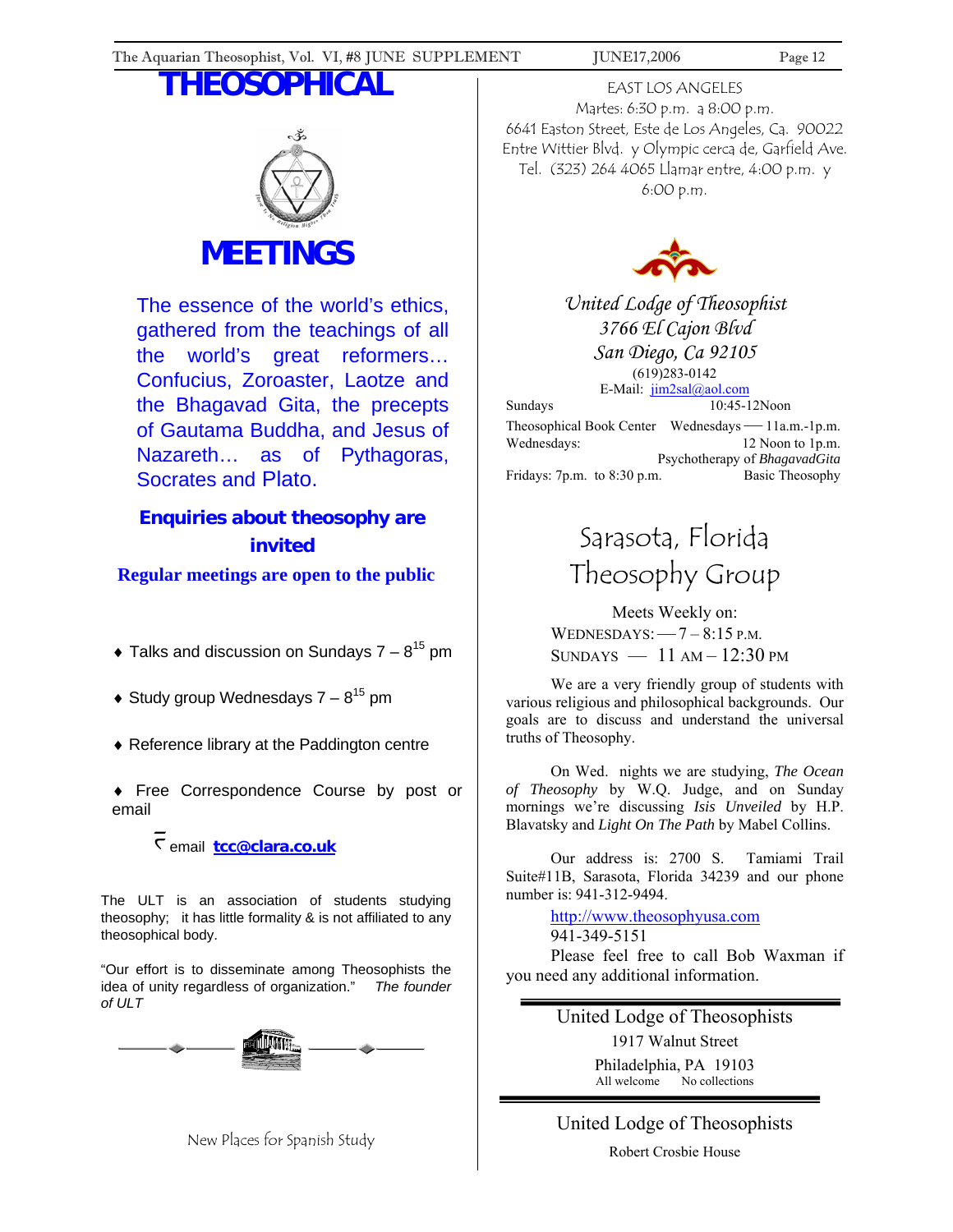62 Queens Gardens London W23AH, UK

tel +(44) 20 7723 0688 Fax +(44) 20 7262 8639 Contact us: [ult@ultlon.freeserve.co.uk](mailto:ult@ultlon.freeserve.co.uk)

MEETINGS **ON SUNDAYS 7 PM**

j **United Lodge of Theosophists 62 Queens Gardens London W2 3AL** 



 **020 7723 0688 www.ultlon.freeserve.co.uk**

#### **Karma & Reincarnation**

The twin doctrines of Theosophy, a mode of living common to the great sages, adepts and Masters who live by *the Great Ideal* – to benefit humanity.

### **One humanity, one goal, one Truth**

Universal Brotherhood means unity through diversity and mutual respect; its absence is the cause of violence and suffering

### **Individuality and Interdependence**

"We should aim at creating *free* men & women, free intellectually, free morally, unprejudiced in all respects, and above all things, *unselfish*."

**"the rational explanation of things…"** H.P.Blavatsky, a great Occultist of the modern age

### **All welcome to study Theosophy**

- Talks & meetings  $\sim$  discussions with questions
- Study Group Wednesdays 7pm from Oct  $6<sup>th</sup>$ Bhagavad Gita & Fundamental Theosophical studies
- **Correspondence Course by post or email**  $\overline{C}$  contact ULT at correspondence@clara.co.uk



From the Writings of HP Blavatsky & WQ Judge Interactive Study Class

Every other Sunday  $10:30 - 12:00$ Located at: NY TS 240-242 E 53rd Street,  $NYC, NY$  (Bet.  $2^{nd}$ & $3^{rd}$  Ave.) Contacts: <http://www.geocities/theosophycircle/> [tmwriters@mindspring.com](mailto:Tmwriters@mindspring.com) [david@broadviewnet.net](mailto:David@broadviewnet.net) [amedeo@optonline.net](mailto:Amedeo@optonline.net) Phone:  $David - (718)438-5021$ Amedeo – (973) 697 – 5938

Classes are free and open to all

THEOSOPHY HALL 347 East 72 Street New York, NY 10021 (212) 535-2230 E-mail: [otownley@gmail.com](mailto:Uotownley@gmail.comUHH) All meetings are free. No collections, fees or dues. discussion — Multi-Media Monday Night 7:30-9:00pm

Investigation of the unexplained laws of Nature, and the psychical powers latent in man.

free Study Materials Provided

- meditation & Raja Yoga
- dreams and the Dreamer
- karma and Reincarnation
- places After Death
- spiritual and Psychic Realms
- A Relationship with God
- science and Psi Phenomena THEOSOPHY HALL

347 East 72 Street, NY NY 10021 Doors Open at 6:45PM Phone: (212) 535-2230 Refreshments Served

Current topics: Contrasting ancient theosophical teachings with the standard scientific view of the world, and current psi phenomena. Including distance viewing, crop circles, remembering past lives, etc.

Texts include The Secret Doctrine, Isis Unveiled and other original Theosophical sources.

The Bhagavad-Gita Wed. Night — 7:30-8:45

Free Study Materials Provided

The ancient psychology of the East and its application in this "era of Western Occultism."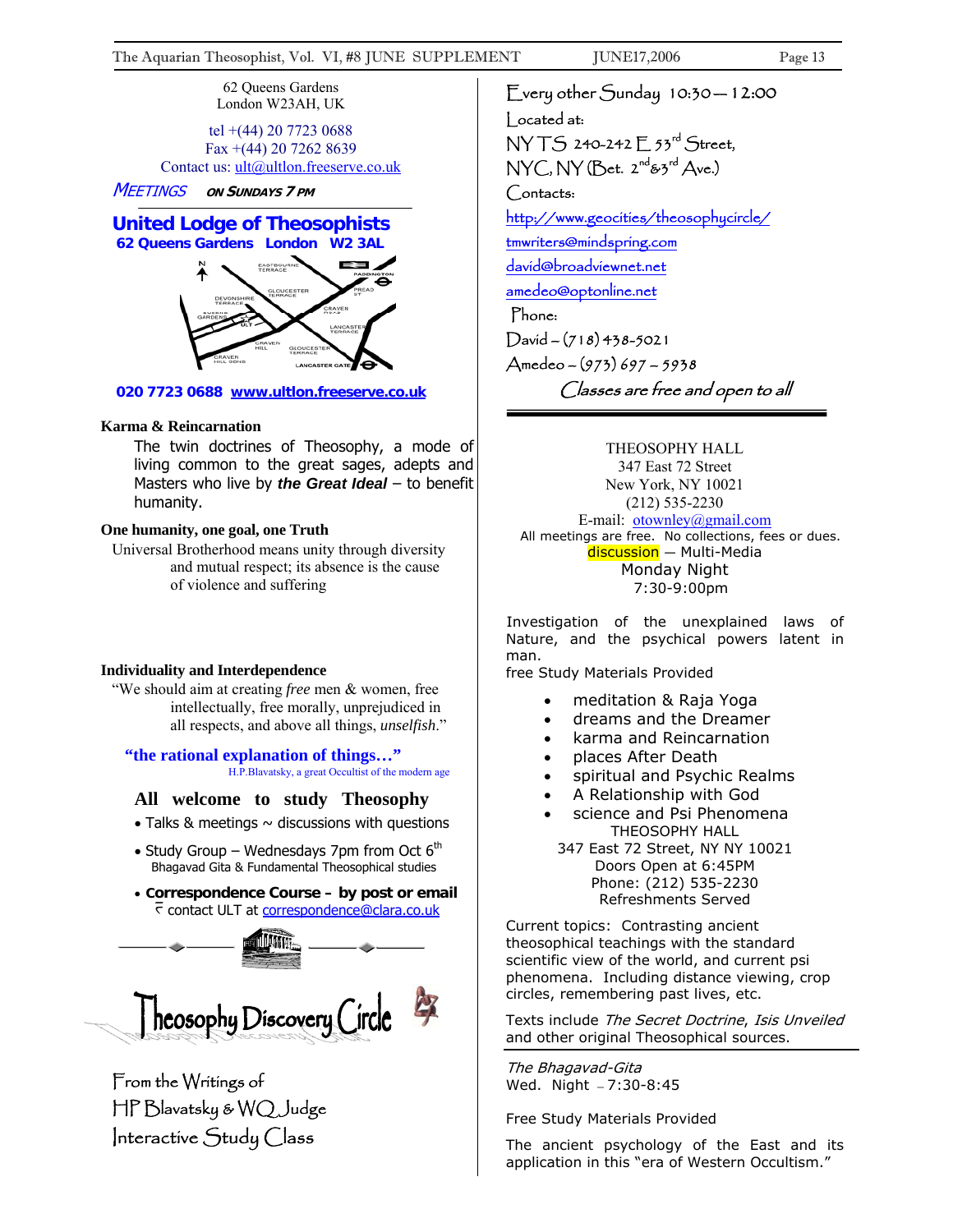SPANISH STUDY CLASS "Ecos del Oriente", by Wm.Q. Judge

Meets the first two Wednesdays of the month

THEOSOPHY HALL 347 East 72 Street, NY, NY 10021 Doors Open at 6:45PM Phone: (212) 535-2230

THE UNITED LODGE OF **THEOSOPHISTS** "Maitri Bhavan" 4, Sir Krishna Rao Road, Near Lalbagh West Gate, — Basavanagudi, Bangalore-560 004.

## THEOSOPHY

*Secret Doctrine Classes*

Sunday 10:30am – 12:00

Theosophy Discovery Circle, New York City

240-242 E.  $53<sup>rd</sup>$  St [between 2<sup>nd</sup> & 3<sup>rd</sup> Ave.]

Monday 7:30 to 9 pm

New York ULT 347 East 72<sup>nd</sup> Street, NY

Wednesday 2 to 4 pm

 Antwerp ULT, Belgium Wednesday 7:30 to 8:45 pm

Los Angeles ULT

Saturday 10 am to 12 noon — The Wind Horse

Long Beach — First Saturday of every month

Wednesday — Bangalore ULT, India

Wednesday: 6p.m. — 7.30p.m. Athens 10680, GREECE 60 Charilaou Trikoupi Str  $-3<sup>rd</sup>$  floor

### LOGIE UNIE DES THÉOSOPHES

Loge Unie des Théosophes

11 bis, rue Kepler – 75116 Paris, FRANCE

Conferences Mercredis, 19 h 30 – 20 h 45

*Loge Unie des Théosophes Douala Camaroon B.P. 11372 Douala Localisation Ndog – Bong Heures d'ouverture: mercedi 19h – 20 h 15 Samedi 19h – 20 h 15* 

Toutes les activités de la Loge sont libres et gratuites

Les reunions commencent et se terminent aux heures précises indiquées

La Loge est maintenue en activité par des participations bénévoles

Tel: 40-76-72

United Lodge of Theosophists 4865 Cordell Avenue, Suite 4 Bethesda, MD 20814 phone (301) 656-3566 web: **[www.ultdc.org](http://www.ultdc.org/)**

Meetings: Sundays 11 a.m. to 12 noon (Lectures followed by questions and answers, or group discussions.)

Den TEOSOFISKA

Ursprungliga Undervisningen

 UNITED LODGE OF THEOSOPHISTS, Malmölogen

Kungsgatan 16 A, 211 49 Malmö, tel. 0709 26 22 12

### **TEOSOFISKA FÖREDRAG**

Stiftelsen Teosofiska Kompaniet United Lodge of Theosophists - Malmölogen Peter Bernin, Roslinsväg 6, 217 55 Malmö +46 (0)709 26 2212

hemsida: [www.t](http://www.teosofiskakompaniet.net/)eosofiskakompaniet.net

[email: redaktionen@teosofiskakompaniet.net](http://www.teosofiskakompaniet.net/)

### Phoenix ULT

THEOSOPHY HALL - 77 W. ENCANTO BLVD.

> PHOENIX, ARIZONA 85003 Phone 602-290-0563

PROGRAM - 2004―2005 SUNDAY EVENINGS

 $7:00 - 7:45$  P.M. Universal Theosophy by Robert Crosbie

 $8:00 - 8:45$  P.M.

Study, read, question, discuss, discover, the Teaching and Philosophy of Theosophy

IN:

THE SECRET DOCTRINE by H.P. Blavatsky



United Lodge of Theosophists

799 Adelaide Street London, Ontario N5Y 2L8 CANADA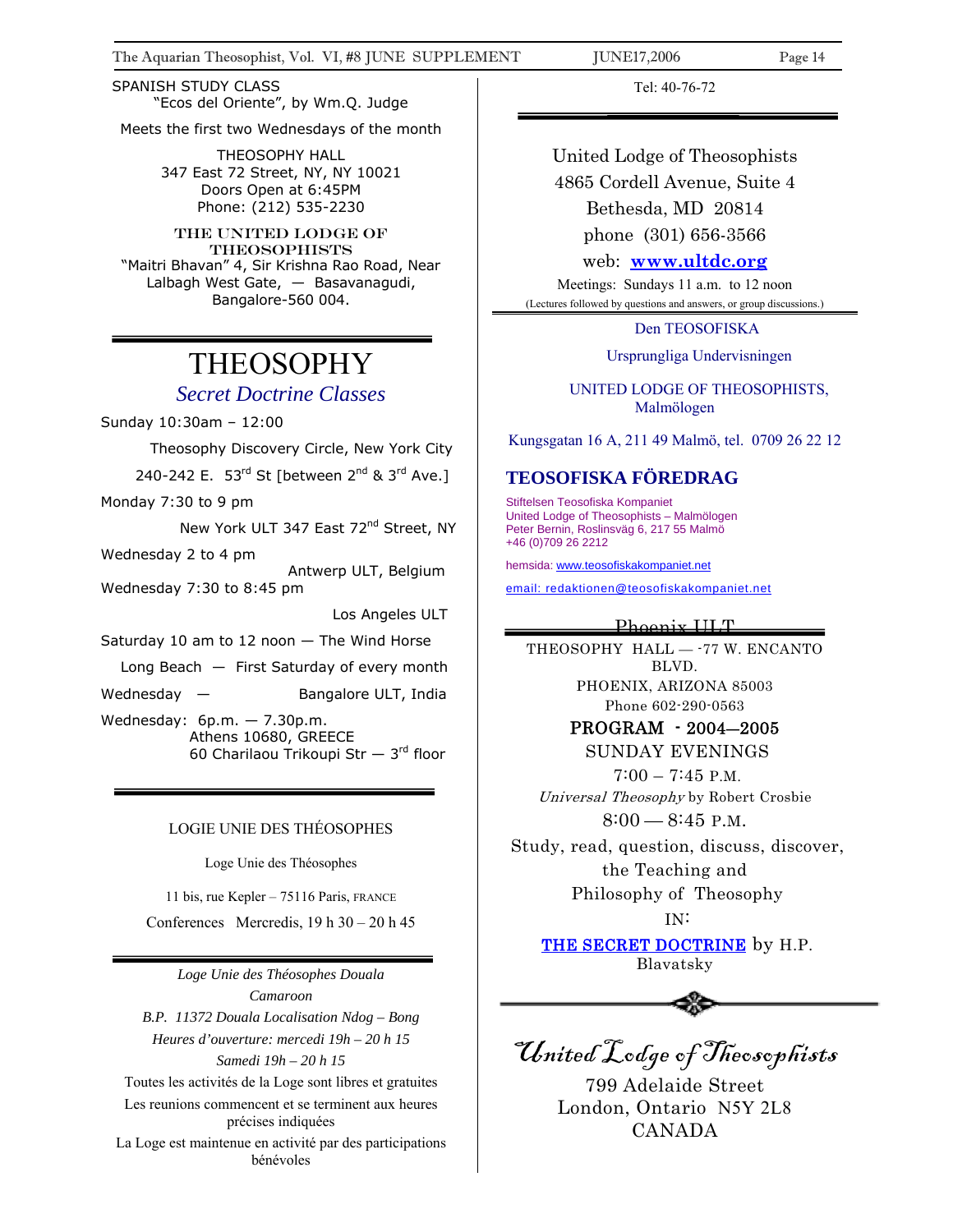### Wednesday Evening 7:30 to 8:45 PM

<span id="page-14-0"></span>May 4 "The Foundation of Religion" May 11 "The Moral Law of Compensation" May 18 "Karmic Agents" May 25 "The Cause of Sorrow"

June 1 "A league of Humanity" June 8 Why do we sleep and dream?" June 15 "The Creative Will

**Friday May 6 at 7:30 "White Lotus Day" Sunday June 19 at 7:00 "U.L.T. Day"** 

Sunday Evening—7:00 to 8:00 PM *Isis Unveiled* by H. P. Blavatsky

For the Summer we will be studying the *Key to Theosophy* on Wednesday evening — 7:30 to 8:45 PM

There will be no other meeting for the summer.

### Email contact: Laura Gray at [classiccontours@sympatico.ca](mailto:classiccontours@sympatico.ca)



**THE AQUARIAN THEOSOPHIST** is a computer generated magazine with a major issue and supplement each month. When received as an email attachment, it is free.

The magazine has a small hardcopy list to which one may subscribe at \$30 per year, domestic; and \$40 per year international. All international subscriptions travel airmail. The magazine is NOT self-supporting and subsists on donations to cover the shortfall. The address for articles, correspondence and subscriptions and/or donations is:

> The Aquarian Theosophist 245 West 33rd Street Los Angeles, CA 90007-4108 U. S. A.



## **HPB DEFENSE FUND REPORT**

**NOTICE:** Thanks to **friends of HPB all over the world, and most recently,** *Biosofia —* **Centro Lusitano,** *Portugal, The* **HPB Defense Fund has reached its goal and now stands at 10,157.87 as of April 30, 2006. Work can now proceed at a faster pace in the preparation of the MSS, and negotiations have begun with Sheridan Books of Ann Arbor, Michigan. We will keep you informed of any major expenses or income that occur. — Jerome** 

#### **\$10,000.00 FUND RAISING EFFORT FOR PUBLISHING AN AUTHENTIC VOLUME I OF HPB's** *Letters.*

Cumulative gifts as of **April 30, 2006 — \$10,157.87** 

| ER                    | 500.00   |
|-----------------------|----------|
| Anonymous             | 50.00    |
| DLJ                   | 50.00    |
| <b>EPB</b>            | 200.00   |
| <b>MRJ</b>            | 50.00    |
| DLJ                   | 100.00   |
| RD.                   | 250.00   |
| Anonymous             | 50.00    |
| <b>PHX</b>            | 500.00   |
| Anonymous             | 20.00    |
| Anonymous             | 20.00    |
| Anonymous             | 500.00   |
| RD.                   | 500.00   |
| GR                    | 1,248.00 |
| CR.                   | 50.00    |
| <b>EPB</b>            | 300.00   |
| Anonymous             | 20.00    |
| James & Sally Colbert | 50.00    |
| Anonymous             | 100.00   |
| Anonymous             | 25.00    |
| APGr                  | 500.00   |
| DB                    | 50.00    |
| Friends in India      | 100.00   |
|                       |          |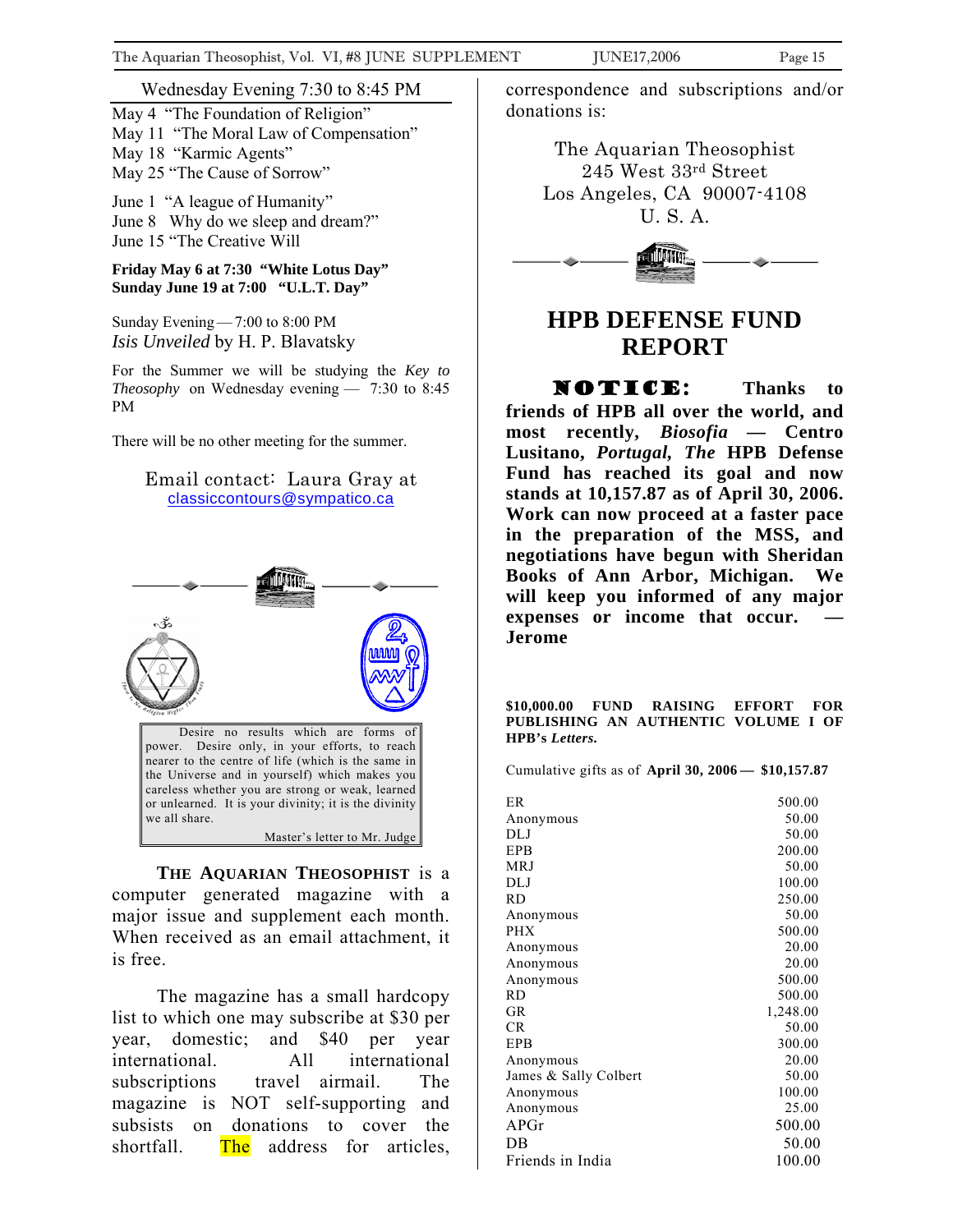<span id="page-15-0"></span>

| Pacific Rim Theosophist                          | 10.00       |
|--------------------------------------------------|-------------|
| Anonymous                                        | 25.00       |
| GВ                                               | 30.00       |
| Anonymous                                        | 25.00       |
| <b>GLS</b>                                       | 500.00      |
| <b>KS</b>                                        | 500.00      |
| Anonymous                                        | 200.00      |
| Anonymous                                        | 200.00      |
| A.B.                                             | 50.00       |
| Nati                                             | 20.00       |
| E.P.B.                                           | 200.00      |
| Anonymous                                        | 100.00      |
| From a lodge en Merida, Yucatán,                 |             |
| Seeking union for all Theosophists.              | 150.00      |
| Biosofia- — Centro Lusitano                      | 2,400.00    |
| CGB                                              | 50.00       |
| A friend to the historical lineage of HPB 134.23 |             |
| <b>Accrued Interest</b>                          | 118.64      |
| Anonymous                                        | 221.00      |
| TOTAL as of April 30 2006                        | \$10,157.87 |

 The HPB Defense Fund is specifically dedicated to the publication of an authentic Volume I of Madame Blavatsky's letters. The proposed volume will have the fraudulent letters in the current Adyar edition removed and also take note of other authors who follow the practice of mixing lies side by side with truth as if they were *equally relevant.* It is our intent to equip the student and inquirer with eyes to *discriminate* the authentic from the fraudulent, the clean from the corrupt.

 A good companion volume for an unbiased overview of the life of Madame Blavatsky. Is already in print: *The Extraordinary Life and Influence of Helena Blavatsky."* (600+ pages). This volume is by far the most readable and best documented work available. — ED., *A.T*

#### "She has no need of any man's praise; but even she has need of Justice." — William Q. Judge —

.

## Karma Maybe not Pleasing to Ishwara

[Our thanks to *Theosophy Magazine and James Colbert for permission to reprint this excellent article on Karmic Law. In HPB's words, "It's our mosv difficult tene.t.[1](#page-15-1) " You can find the article on* 

*page*140 of the May/June issue of *Theosophy Magazine* ]

There is a story reported in the British News that Glenn Hoddle, coach of the England Football team, during an interview, stated, *"You and I have been physically given two hands and two legs and a half-decent brain. Some people have not been born like that for a reason. The Karma is working from another lifetime."* Although this caused outrage from all quarters, the sports minister for England at the time, Tony Banks, commented that "Hoddle was from another world. If his theory is correct, he is in for a real problem in the next life. He will probably be doomed to come back as Glenn Hoddle."

As humorous as the above may be, the idea that the disabled are paying for sins they committed in a previous life is widespread throughout many portions of the world where the doctrine of Karma is mainstream. See the article, "Stuff Pity", for example, from the *New Internationalist Magazine* (Nov., 2005): (emphasis ours, ed.)

> Cambodia currently has the second highest rate of disabled people in the world (Angola has the highest) – a legacy of years of war and extensive use of landmines. With this recent surge in physical impairments, a corresponding cultural response might have been expected. But Cambodian society stuck fast – clinging to notions of 'bad Karma,' **blaming the sins of people's**

and weary is the way before thee, O Disciple. One single thought about the past that thou hast left behind, will drag thee down and thou wilt have to start the climb anew Kill in thyself all memory of past experiences. Look not behind or thou art lost." (page 18, ) We need to study the "voidness of the seeming full, the fullness of the seeming Void" if we are to find fulfillment in the NOW. —  $ED.$ ,  $A.7$ .

 $\overline{a}$ 

<span id="page-15-1"></span><sup>&</sup>lt;sup>1</sup> Harmonizing one's life with Karmic Law is expressed in The Voice of the Silence: - "Long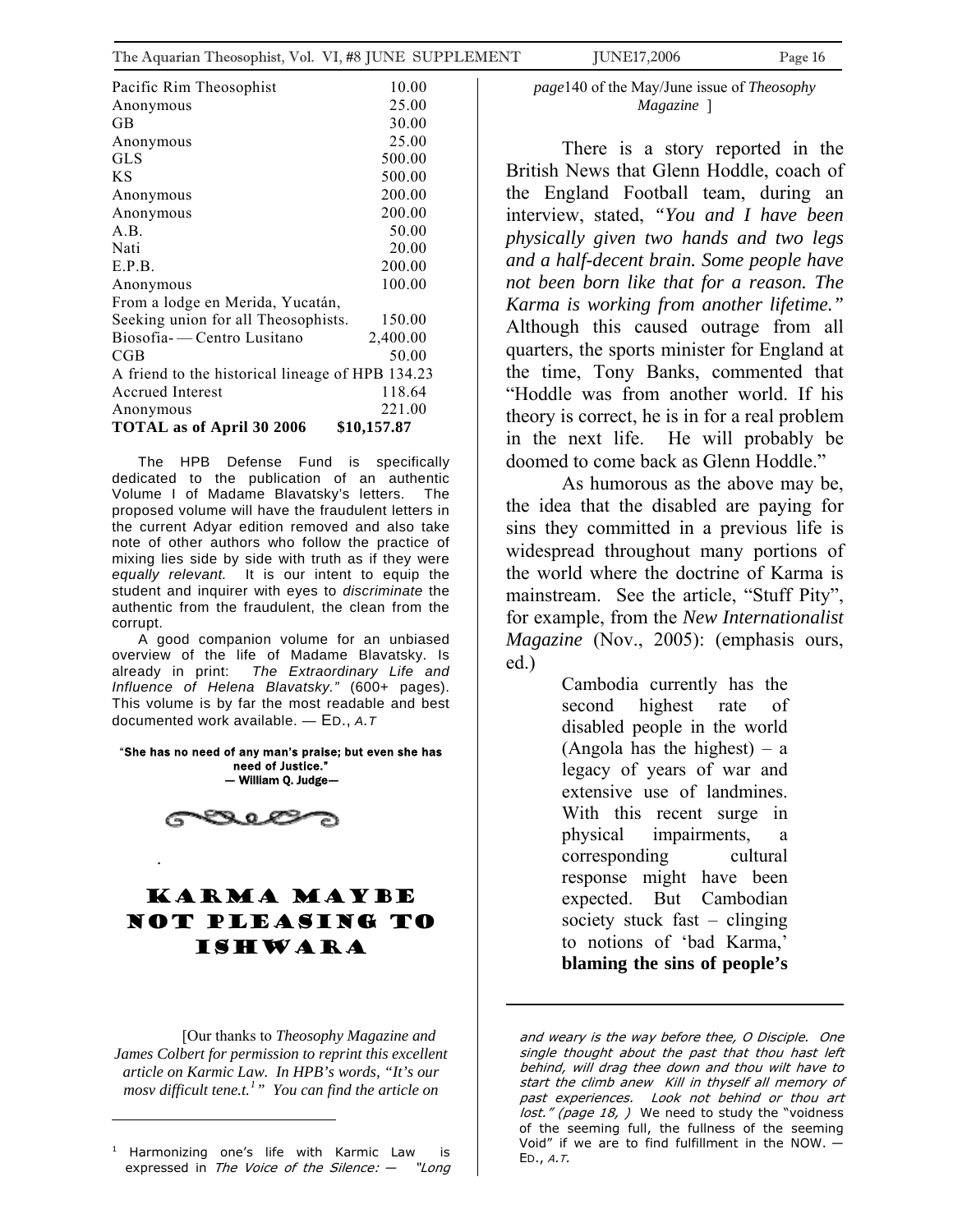## **past lives for their disabilities**.

There is the inspiring story of Lydia Nash, who won 16,000 pounds on the British channel ITV and then donated it to an orphanage in Thailand (*The Oxford Student,* Jan., 2006) "Who Wants to Be a Philanthropist?"). However, the children of this orphanage are described in this way:

> Undernourished, secluded and ignored, the vast majority of children in these orphanages develop serious physical and mental health problems, many of which could be avoided with better care. Some are abandoned because their families cannot afford to care for them, some are children found on the streets of Bangkok and some are discarded by society due to a distortion of the Buddhist belief in Karma: **that disability is a curse derived from sins committed in a previous life**"

Disability and even the idea of disability are hard to accept as we try to make sense out of the "why" we are as we are. The disabled not only face their handicap but face poverty as well, as pointed out in the "Stuff Pity" article:

Disabled people are disproportionately poor all over the world. But in countries where poverty is not in the slightest bit relative, it robs them of all the chances that mainstream society is so intent on withholding anyway. About 82 per cent of disabled people live below the poverty line in the Majority World. The World Bank states that 'half a billion disabled people are undisputedly amongst the poorest of the poor' – out of a total estimated worldwide

disabled population of 600 million. Survival is often their most pressing human rights issue. Death rates for children with disabilities are in some countries as high as 80 per cent – no one knows how many of these children have been murdered.

Are students of Theosophy free from the notion of Karma as interpreted above? Maybe yes - maybe no. A case could be made for "no" as, not long ago, a young woman using a wheelchair described to the writer how embarrassed she often feels when attending theosophical meetings. Her embarrassment was related to what she felt was the perception of other theosophists: being crippled, she must have done something terrible in a former life. By implication, she is now a terrible person suffering because of the acts she committed in past lives. "Where did she get this idea?", she was asked. From, she said, the theosophical teachings on Karma. Before rushing to explain how she may or may not be misinterpreting these teachings, let us quote William Q. Judge in *The Ocean of Theosophy* (p. 92):

Take for instance the case of a child born humpbacked and very short, the head sunk between the shoulders, the arms long and legs curtailed. Why is this? His Karma for thoughts and acts in a prior life. He reviled, persecuted, or otherwise injured a deformed person so persistently or violently as to imprint in his own immortal mind the deformed picture of his victim. For in proportion to the intensity of his thought will be the intensity and depth of the picture. It is exactly similar to the exposure of the sensitive photographic plate, whereby, just as the exposure is long or short, the impression in the plate is weak or deep. So this thinker and actor―the Ego―coming again to rebirth carries with him this picture, and if the family to which he is attracted for birth has similar physical tendencies in its stream, the mental picture causes the newly-forming astral body to assume a deformed shape by electrical and magnetic osmosis through the mother of the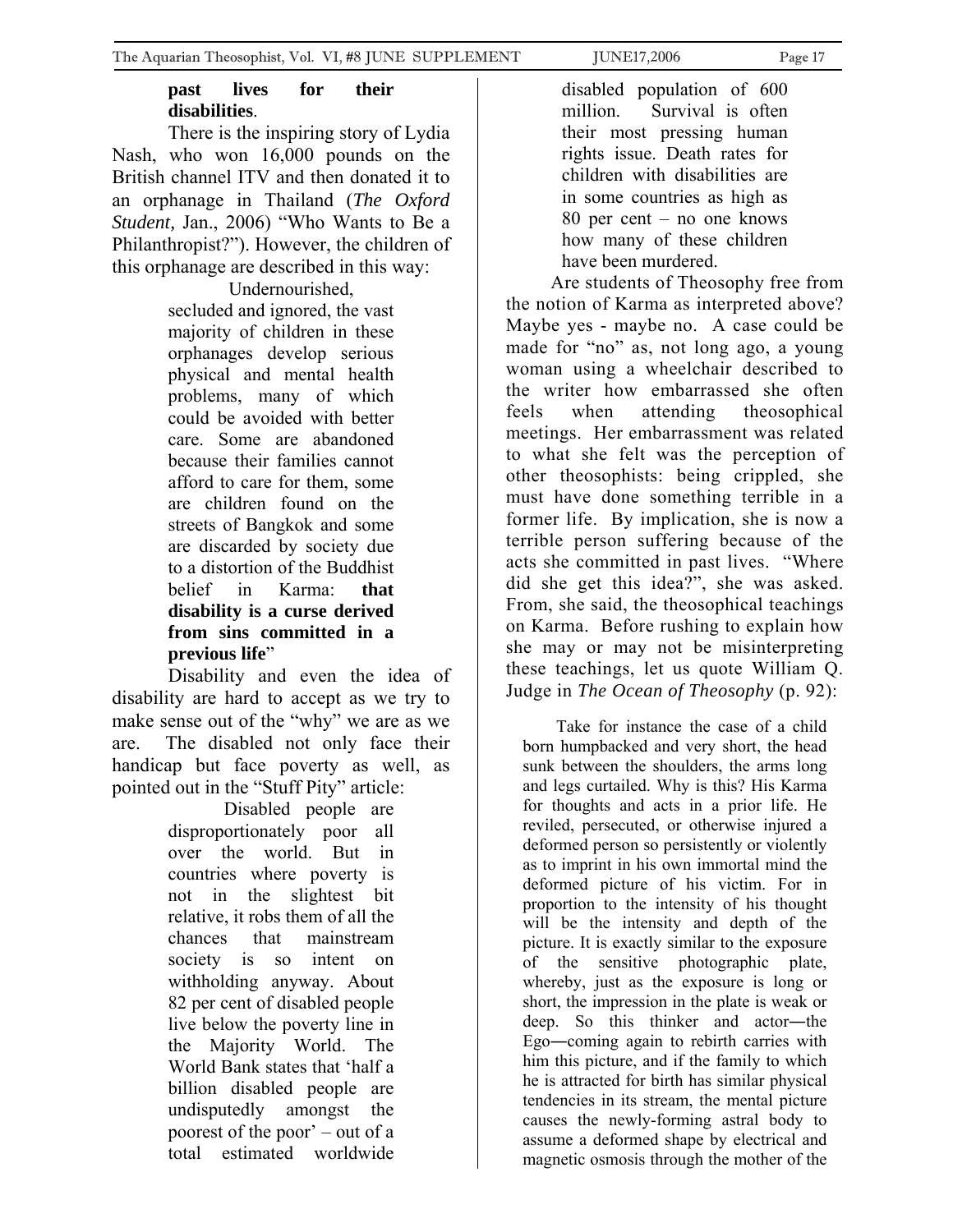child. And as all beings on earth are indissolubly joined together, the misshapen child is the Karma of the parents also an exact consequence for similar acts and thoughts on their part in other lives. Here is exactitude of justice which no other theory will furnish.

 From this, we might assume that not only is the humpbacked child guilty of acts in a prior life, but the parents performed "similar acts and thoughts on their part…." We now have the possibility that those who are crippled, *and their parents*, did something "bad" in their former life and they are being punished. Are the pain and embarrassment of the young woman in the wheelchair so farfetched?

When the disciples of Jesus asked him if the man who was born blind was thus brought into the world for some sin he had committed, they had in mind this doctrine of Karma, just as all the Hindus and Buddhists have when they see some of their fellows crippled or deformed or deprived of sight. *Echoes From the Orient*, p. xx*,*  William Q. Judge

As a further example, in Judge's *Forum Answers* (p. 55), the questioner directly asks, "*Are misfortune, accident, physical deformity, etc., due to Karmic causes?* Judge responds, "And, to add, the indissoluble unity of the race demands that we should consider every man's troubles as partly due to ourselves, because we have been always units in the race and helped to make the conditions which cause suffering." From this, we might infer not only is the deformity due to his or her Karma, but everyone else has a share in the blame.

Suppose we go to areas other than disability. Let us start with a woman who was molested, raped, robbed or otherwise violated. Do we say to her, "It's your Karma."? "What did I do?", she may cry. We may answer, "We do not know, but it must have been something you did in a former life." In this case, Karma has the flavor of "an eye for an eye and a tooth for a tooth," with retribution taking place one or more lives removed. Isn't "You get what is coming to you" just an intensified form of victim blaming and a way for us to distance ourselves from her pain? This pain is intensified because she doesn't even know what she did to deserve her suffering*.* (In our society, if there is no awareness of having committed a crime, often this is accepted as a legitimate defense and we are considered, "Not Guilty.")

 This difficulty applies to other groups as well: What about the mentally afflicted and those with childhood autism, childhood schizophrenia and the bi-polar (manic depression) mental illness now being found in young children? Are these children simply paying for their sins in a past life? For some reason, even considering this sends a shudder through most of us as we confront this possibility without a balancing teaching.

Are there ideas in the theosophical literature that run contrary to the linear "sins of past life" explanation? *Indeed there are*. There are both direct and indirect ideas. Before visiting these, however, let us turn to the "why" from other traditions – particularly Buddhism.

There seems to be evidence of change in the Buddhist world regarding Karma. Certainly early Eastern Buddhism – along with Hinduism – can be related to the "sins of a former life", thus leading to the casting aside of those physically or mentally disabled. Writings of the revered Tsong-Kha-Pa (1357 – 1419) attest to this*.* In *The Great Treatise on the Stages Of The Path To Enlightenment*  (Snow Lion Publications, 2000) we find:

 Nonvirtuous actions create even in the happy realms such effects as not having complete limbs, fingers, or sensory organs, and having an unpleasant color, a short life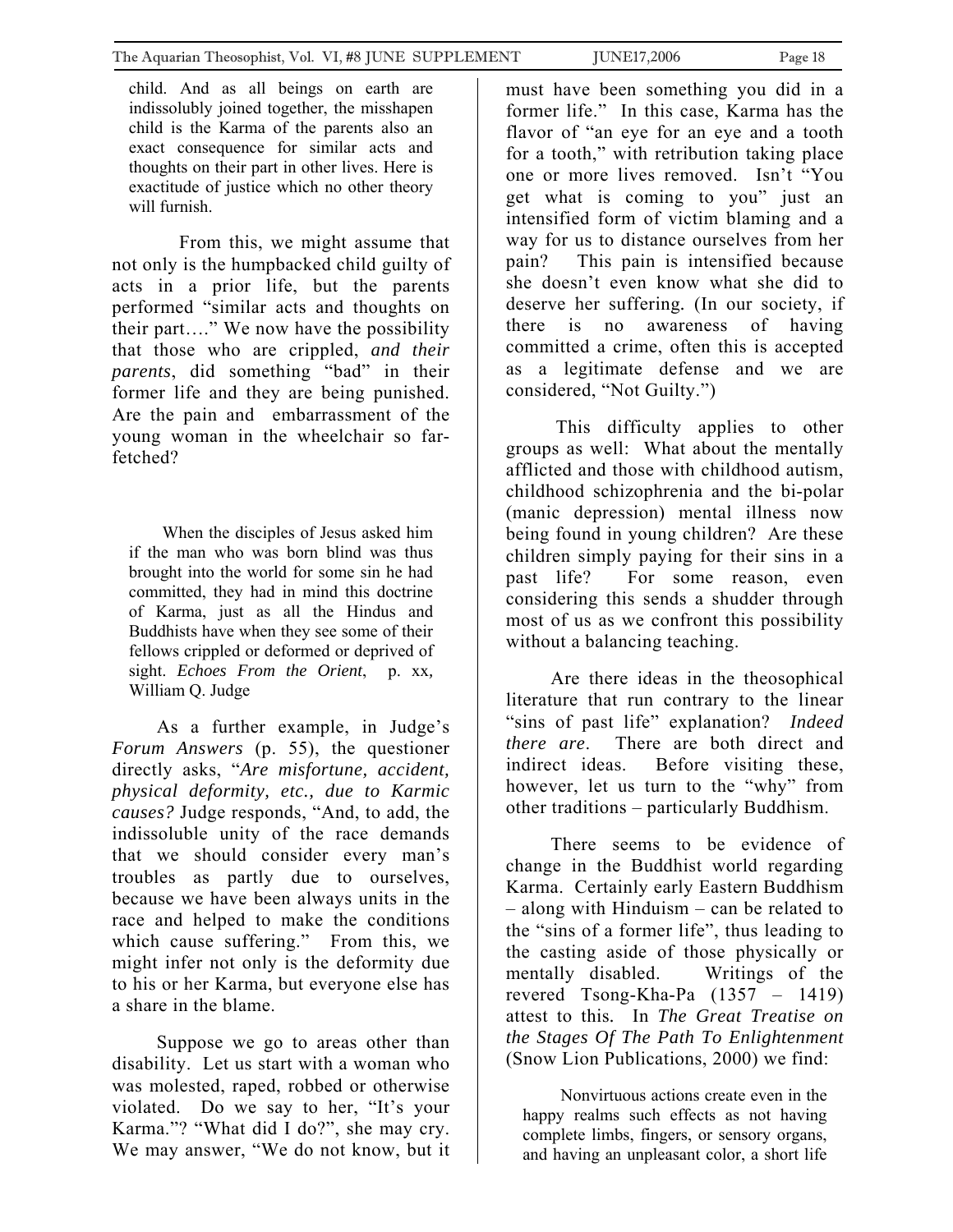span, many illnesses, and poverty. Further, virtuous actions create consummate wealth even for animals and hungry ghosts. (p. 239).

There is now a vast literature coming from what may be called Western Buddhism, and of the modern era. One writer on these matters from the perspective of disability, Richard Bruno, ably presents his views in the *Post Polio "Forum"*, November 1999. Addressing "Disability – Karmic Punishment?" he writes:

 "Some Buddhists believe in reincarnation and say that what happens to you in this life results from your actions in previous lives. Does this mean that being born with or acquiring a disability is punishment for 'bad Karma'? Abbie Freedman, student of Theravada Buddhism and T5 paraplegic, says, 'I believe my accident (and its consequences) is a result of something I did or didn't do — or because of something I didn't handle properly — in a past life. I now get another chance to do it right. I don't think of it as a punishment.' And neither did the Buddha. He said it 'does not lead to profit' to contemplate past lives, which we cannot remember, when there is so much we must learn--and unlearn—here and now."

In a communication with Bruno, he was asked where Buddha had said not to contemplate past lives. Bruno responded:

 "I don't have the citation. The quote comes from the sutra when the Buddha is dying and his former Hindu followers ask him, 'What will happen to you? Will you be reincarnated?" He said, in effect, the whole point of Buddhism – and living – is NOW! Not where we've been or where I'm going. When the Buddha didn't want to answer a question he said, 'It does not lead to profit.' So, to him, discussion of past and future lives, 'It does not lead to profit.'"

The idea seems to be that trying to connect past lives with your current life is not of value. What is of value is what you do with your life "now" no matter what your physical or mental condition.

Nancy Eiesland, writing from a Christian perspective, in "A Faith Response to Persons with Disabilities," quotes another author who implied that "religion offers no relevant answers to the query 'What is disability?'" According to the article's author, the answers available are the following: Disability is (a) a punishment; (b) a test of faith; (c) the sins of the fathers visited upon the children; (d) an act of God; or (e) all of the above." Despite Eiesland's lament that these are unsatisfactory choices, they do seem to cover the playing field given a one-life basis.

There is some suggestion that Islam may have a more compassionate attitude towards the disabled and afflicted. The gist of the answers as to why God created the disabled is that God created all beings with differences and that disability and a disabled person's reaction to the disability may be a test which can result in a pleasant hereafter. In IslamOnLine.net, we find:

The Qur'an offers one exception to this strictly spiritual definition. This is where the Qur'an directly contrasts both the physical and the figurative aspect of disability: Sheikh Isse A. Musse quotes from the Qur'an, "'It is not the eyes that grow blind, but it is the eyes which are in the hearts that grow blind'."

 In the *Key to Theosophy*, (H. P. Blavatsky) the ever brilliant "Enquirer" asks why the Theosophical literature is so sparing on the subject of Karma. The "Theosophist" answers, "Because it is *the*  most difficult of all our tenets." (p. 207). Some quotations from the Theosophical literature illustrate the difficulty:

Karma is of three sorts – that which we are experiencing – that which we are making for the next life – and Karma held over "unfelt until some other life or lives. *Forum Answers* , p. 3, W. Q. Judge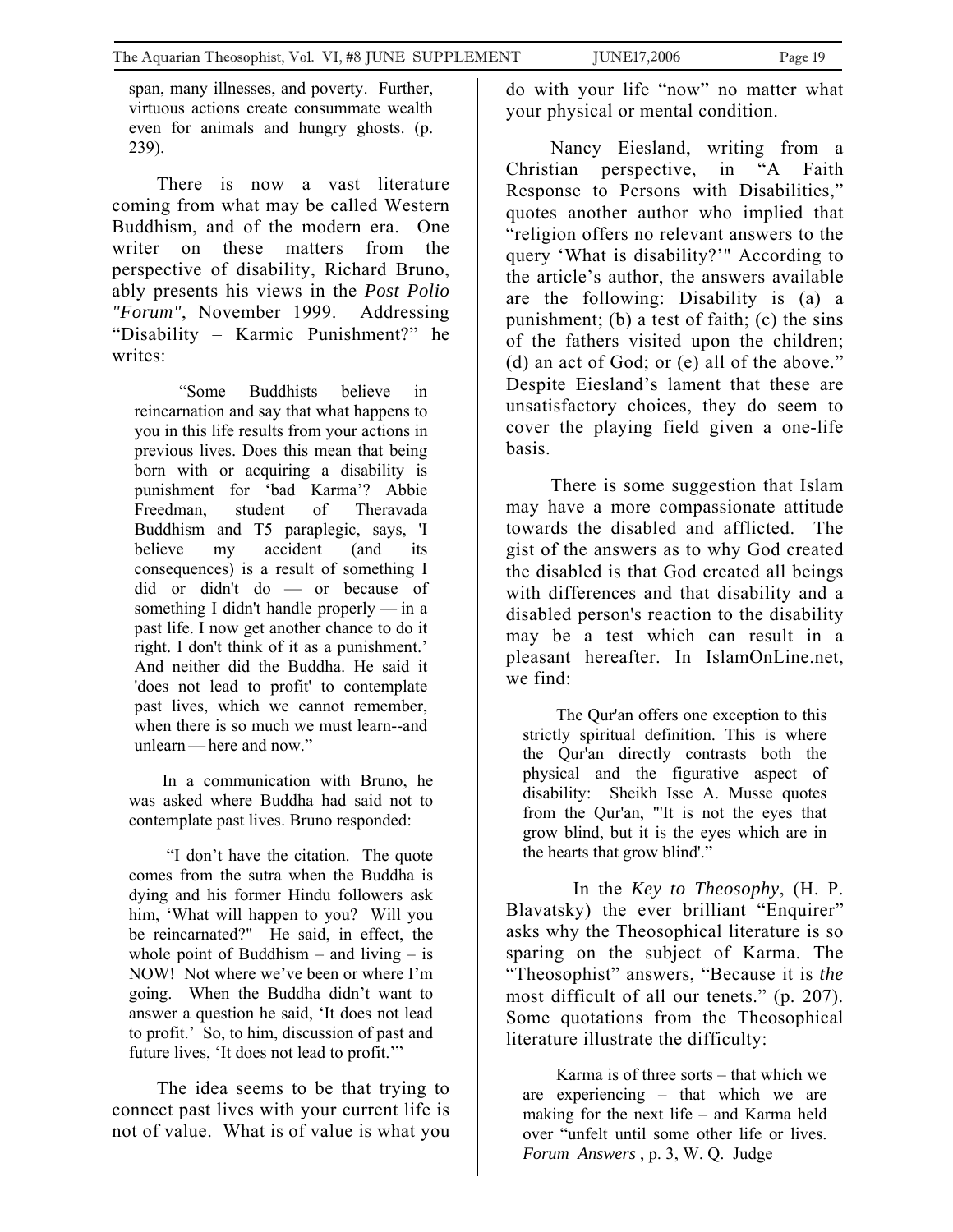This would almost negate deciphering Karma, yet it may stretch our minds to the enormity of our task. There are events and circumstances in most of our lives which seem to "come out of nowhere" leaving a kind of momentary confusion.

Simply the desire to become a chela can precipitate Karma. *Forum Answers*, p. 9, W. Q. Judge.

This would seem true of most acts of commitment – particularly a spiritual commitment. The decision of spiritual commitment could be thought of as a way of declaring ourselves ready to balance not only our past actions in this life but perhaps many prior lifetimes.

Karma ordinarily seen as unpleasant may be an opportunity to gain strength and overcome error or mischance in other lives. *Forum Answers*, p. 41, W. Q. Judge

What seems negative can be an opportunity for growth. Most of us have had experiences where we felt we did not obtain that which was desired and, then later, were so grateful it did not come about. Or, a seeming tragedy led to an incredible opportunity.

 Karma is a doctrine too vast and complicated to be disposed of by set rules applied like balance-sheets to commercial enterprise. *Forum Answers,* p. 41, W. Q. Judge

 Linear Karma or the idea of an "eye for an eye" seems dissolved with this one statement. It seems evident that there are shades of gray, or maybe shades of light all interconnected in the streams of Karma passing before us.Meaning seems to be more about gaining a wider band of consciousness than in checking off the negative acts from our past.

Good Karma is that act and thought which is pleasing to the Higher Self. Hence sorrow and pain and discipline may be good Karma. *Forum Answers*, p. 97, W. Q. Judge

Both beauty and meaning seem to be in the eye of the beholder and therefore are

Karmic effects may not "be felt in the same detail as when produced" as different sorts of Karma may come to a head together at one point in the life… This may be known as the nullification of the postulated effect of the classes of Karma involved. *An Epitome of Theosophy*, p. 23, W. Q. Judge

Trying to sort out what is important and not important seems pivotal in almost all life stages.

There is a tendency, in every department of Nature, for an act to repeat itself; the Karma acquired in the last preceding birth is always trying to forge fresh links in the chain, and thereby lead to continued material existence… *Five Years of Theosophy*, p. 216

It may also be a way to understand more why often we watch ourselves do something which we know will have a negative outcome — but still do it. Breaking "habit chains" takes everything we have.

The "mysterious power of meditation" reaches back over many lives of the unexpended Karma. This suggests thought forms are maintained over many lives ready to come forth as the circumstances warrant. *Notes on the Bhagavad-Gita*, p. 67, W. Q. Judge

The skandhas stay with us often as uninvited guests**.**

It is held as a truth among Theosophists that the interdependence of Humanity is the cause of what is called Distributive Karma, and it is this law which affords the solution to the great question of collective suffering and its relief. It is an occult law; moreover, that no man can rise superior to his individual failings, without lifting, be it ever so little, the whole body of which he is an integral part. In the same way, no one can sin, nor suffer the effects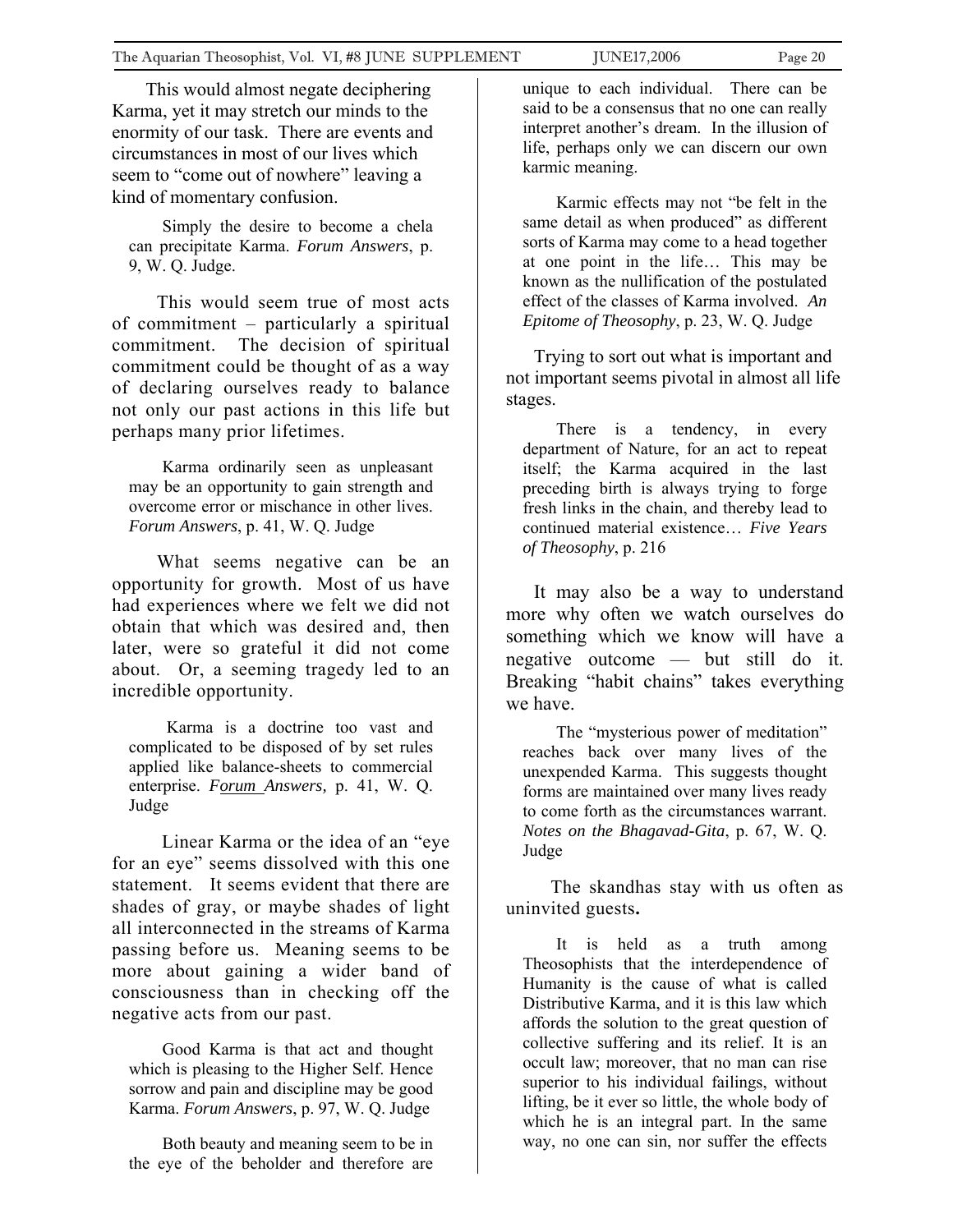of sin, alone. *The Key to Theosophy,* p. xx, H. P. Blavatsky

We share in the Karma of the nation or the world. Perhaps those experiencing significant suffering are carrying their own load as well as the load for others. There is a kind of nobility for those that have suffered.

The ladder by which the candidate ascends is formed of rungs of suffering and pain**...** *The Voice of the Silence*, p. xx, H.P.B

The effects may be counteracted or mitigated by the thoughts and acts of oneself or of another, and then the resulting effects represent the combination and interaction of the whole number of causes involved in producing the effects. *Aphorisms on Karma*, p. xx, W. Q. Judge

Karmic interaction is in a constant state of change.

No man but a sage or true seer can judge another's Karma. Hence while each receives his deserts, appearances may deceive, and birth into poverty or heavy trial may not be punishment for bad Karma, for Egos continually incarnate into poor surroundings where they experience difficulties and trials which are for the discipline of the Ego and result in strength, fortitude, and sympathy. Aphorisms on Karma, p. xx, W.Q. Judge

The Karma for every individual is unique to that individual and not for us to judge.

\*\*\*

Karma, from the Theosophical view, is complex and truly "the most difficult of all our tenets (Blavatsky – referenced above)." The hints given here are to the point. We in no way can judge another's Karma, let alone our own. It is a question if we should even try to understand our own Karma from the past. The Western Buddhists, referred to previously, say "no." Live in the "now." Most of us do not have much choice. Knowledge of what happened in previous lives does not appear to be consciously available. Yet, there can be instances where reaching for understanding may add a special dimension to our lives. If we have tendencies in our nature which seem to interfere with a peaceful life (most of us have these), the realization that we may have struggled with these same tendencies over lifetimes may make us more aware of what we are up against. Recognition of a tendency may be the tip of an iceberg. Having awareness of what lies below the surface may help in the recognition of how much is needed to prepare for the task.

The concept of distributive Karma can also show the depth of Karma from a Theosophical view. For example, most of us realize that at some level the Karma associated with the modern invasion of Iraq has to be shared by us all. We can say we did not do this — it was the President, his staff, and the military that did it. But, they are us. We shudder in horror when we learn there are Muslims decapitating some of their hostages. But how many know the Muslim world is still reacting to Richard the Lionheart  $(12<sup>th</sup>$ Century) and the Crusades - including the decapitation of Muslim prisoners?

Given the vast implications of Karma as found in Theosophical teachings, the young woman in the wheelchair (described at the beginning of the article) may not necessarily be paying for sins committed in a previous life. Who knows if she may have chosen the disability for discipline and/or for discovering greater levels of consciousness? The point is, we do not know why she is as she is. Perhaps she may know at some level of her being, but this challenge is hers and hers only in her journey to find meaning. This is true for all of us. We search for our appointed work for this life. But we can never tell another what is theirs.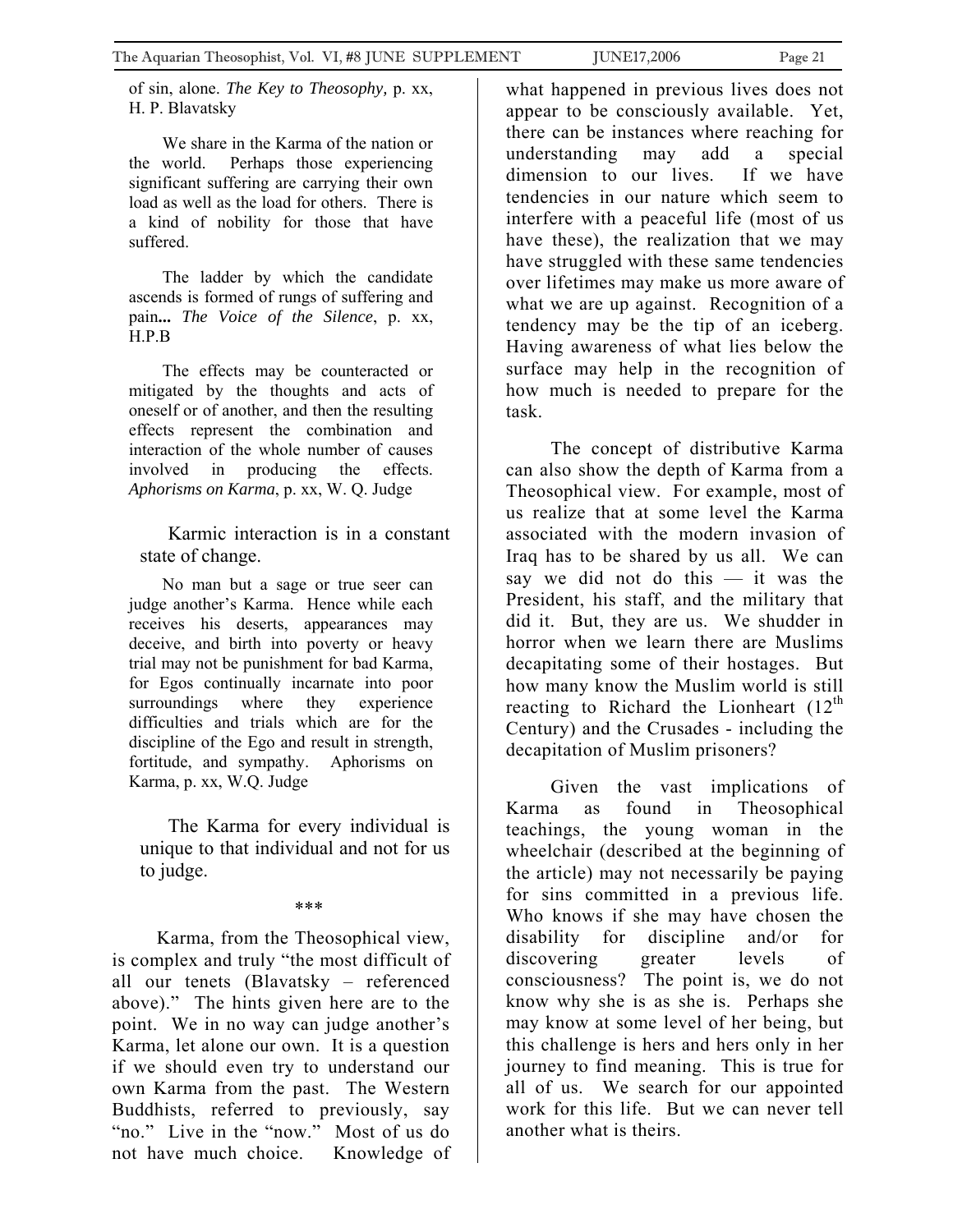### <span id="page-21-0"></span> "**Good Karma is that which is pleasing to Ishwara, and bad that which is displeasing to Ishwara**

. (Is Poverty Bad Karma? *The Path,* W. Q. Judge, 1891)



## CORRESPONDENCE

NEWS FROM ULT - ATHENS, **GREECE** 

Dear Jerome,

It's true it's a long time since we last spoke but I hope you're doing fine.

I'm sorry I haven't yet sent the Athens ULT annual report but I needed a

while to be able to include in it all the items concerning our activities

here.

In a few words I can say that during the current year things went well or

rather very well. Theosophical Studies - a 5-hours -duration program based

on Topics, held once a month on a Sunday, was quite successful. We managed

to have 25-40 persons attending each meeting. It seems that the Topics

arouse the interest of the attendants as they provide researchers with a

body of information on a given subject. This cycle is going to be continued

next year - I am talking about 12 meetings out of which only the 6 ones have

already taken place- and at the same time a new cycle will start from

scratch as there are some other people who have expressed interest in

participating. You may have a full view of our program at www.ultathens,gr.

On May 14th, 2006 we had our second activity in honor of the work and

contribution of H. P. Blavatsky. That one was very successful, as well.

Basically, we again managed to bring together representatives from other

milieus, people who deal with and appreciate Blavatsky's work. They took

part in the meeting-celebration each with a 10-minutes introductory speech.

We also had the participation of Dr. Bartzokas with a full-fledged speech on

Atlantis, based on a treatise published in Greek but this will be also

available in a couple of days at www.theosophy.gr and www.ulathens.gr

wherefrom it can be printed out. For the occasion we had about 250